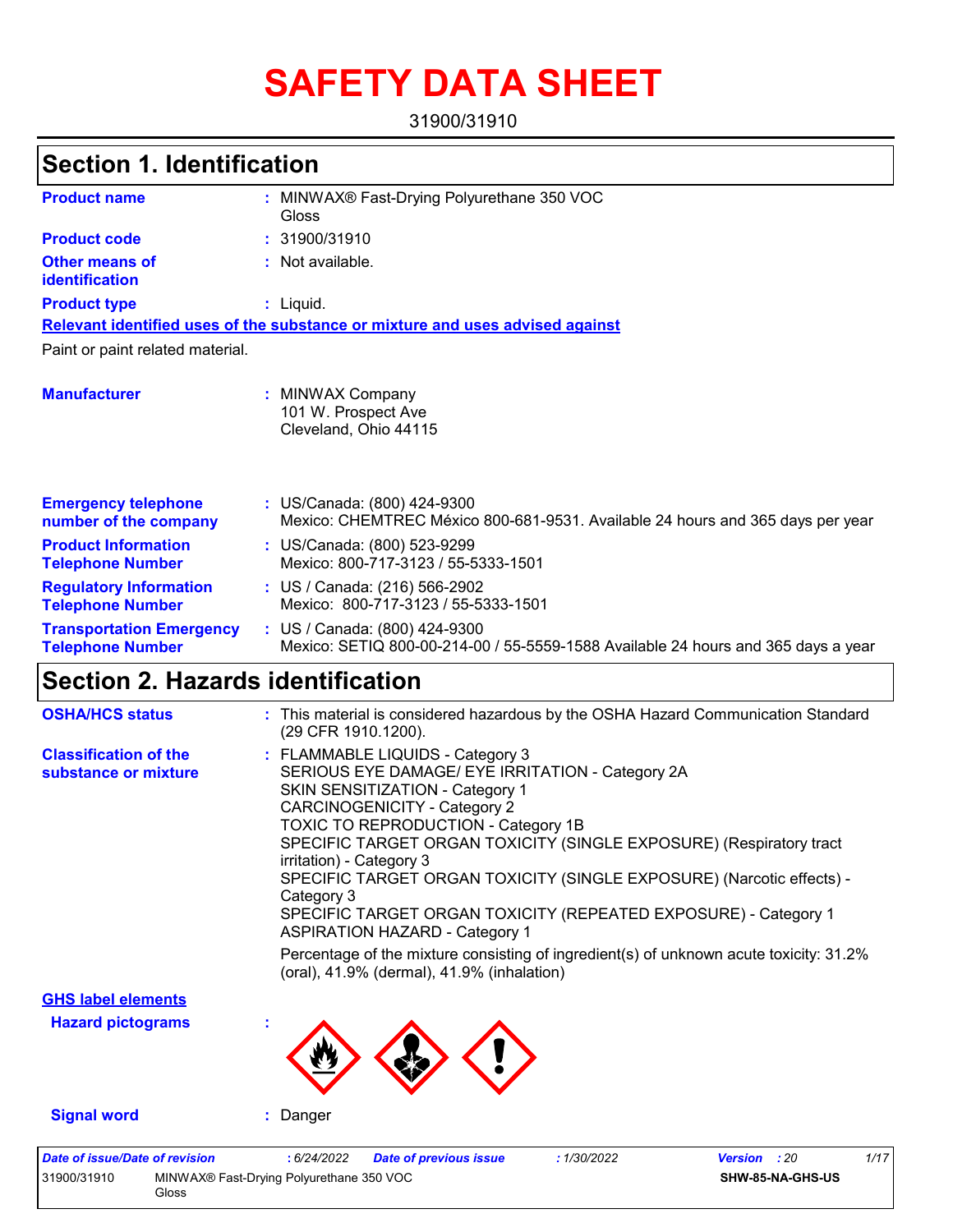# **Section 2. Hazards identification**

| <b>Hazard statements</b>                   | : Flammable liquid and vapor.<br>May be fatal if swallowed and enters airways.<br>May cause an allergic skin reaction.<br>Causes serious eye irritation.<br>May cause respiratory irritation.<br>May cause drowsiness or dizziness.<br>Suspected of causing cancer.<br>May damage fertility or the unborn child.                                                                                                                                                                                                                                                                                                                                                                                                                                   |
|--------------------------------------------|----------------------------------------------------------------------------------------------------------------------------------------------------------------------------------------------------------------------------------------------------------------------------------------------------------------------------------------------------------------------------------------------------------------------------------------------------------------------------------------------------------------------------------------------------------------------------------------------------------------------------------------------------------------------------------------------------------------------------------------------------|
| <b>Precautionary statements</b>            | Causes damage to organs through prolonged or repeated exposure.                                                                                                                                                                                                                                                                                                                                                                                                                                                                                                                                                                                                                                                                                    |
| <b>General</b>                             | : Read label before use. Keep out of reach of children. If medical advice is needed,<br>have product container or label at hand.                                                                                                                                                                                                                                                                                                                                                                                                                                                                                                                                                                                                                   |
| <b>Prevention</b>                          | : Obtain special instructions before use. Do not handle until all safety precautions have<br>been read and understood. Wear protective gloves, protective clothing and eye or face<br>protection. Keep away from heat, hot surfaces, sparks, open flames and other ignition<br>sources. No smoking. Use explosion-proof electrical, ventilating or lighting equipment.<br>Use non-sparking tools. Take action to prevent static discharges. Use only outdoors or<br>in a well-ventilated area. Do not breathe vapor. Do not eat, drink or smoke when using<br>this product. Wash thoroughly after handling. Contaminated work clothing must not be<br>allowed out of the workplace.                                                                |
| <b>Response</b>                            | : IF exposed or concerned: Get medical advice or attention. IF INHALED: Remove<br>person to fresh air and keep comfortable for breathing. Call a POISON CENTER or<br>doctor if you feel unwell. IF SWALLOWED: Immediately call a POISON CENTER or<br>doctor. Do NOT induce vomiting. IF ON SKIN (or hair): Take off immediately all<br>contaminated clothing. Rinse skin with water. Wash contaminated clothing before<br>reuse. IF ON SKIN: Wash with plenty of water. If skin irritation or rash occurs: Get<br>medical advice or attention. IF IN EYES: Rinse cautiously with water for several<br>minutes. Remove contact lenses, if present and easy to do. Continue rinsing. If eye<br>irritation persists: Get medical advice or attention. |
| <b>Storage</b>                             | Store locked up. Store in a well-ventilated place. Keep container tightly closed. Keep<br>cool.                                                                                                                                                                                                                                                                                                                                                                                                                                                                                                                                                                                                                                                    |
| <b>Disposal</b>                            | : Dispose of contents and container in accordance with all local, regional, national and<br>international regulations.                                                                                                                                                                                                                                                                                                                                                                                                                                                                                                                                                                                                                             |
| <b>Supplemental label</b><br>elements      | DELAYED EFFECTS FROM LONG TERM OVEREXPOSURE. Contains solvents which<br>can cause permanent brain and nervous system damage. Intentional misuse by<br>deliberately concentrating and inhaling the contents can be harmful or fatal. WARNING:<br>This product contains chemicals known to the State of California to cause cancer and<br>birth defects or other reproductive harm.                                                                                                                                                                                                                                                                                                                                                                  |
|                                            | Please refer to the SDS for additional information. Keep out of reach of children. Do not<br>transfer contents to other containers for storage.                                                                                                                                                                                                                                                                                                                                                                                                                                                                                                                                                                                                    |
| <b>Hazards not otherwise</b><br>classified | : DANGER: Rags, steel wool, other waste soaked with this product, and sanding residue<br>may spontaneously catch fire if improperly discarded. Immediately place rags, steel<br>wool, other waste soaked with this product, and sanding residue in a sealed, water-filled,<br>metal container. Dispose of in accordance with local fire regulations.                                                                                                                                                                                                                                                                                                                                                                                               |

# **Section 3. Composition/information on ingredients**

| Substance/mixture                       | : Mixture                   |
|-----------------------------------------|-----------------------------|
| <b>Other means of</b><br>identification | $\therefore$ Not available. |

**CAS number/other identifiers**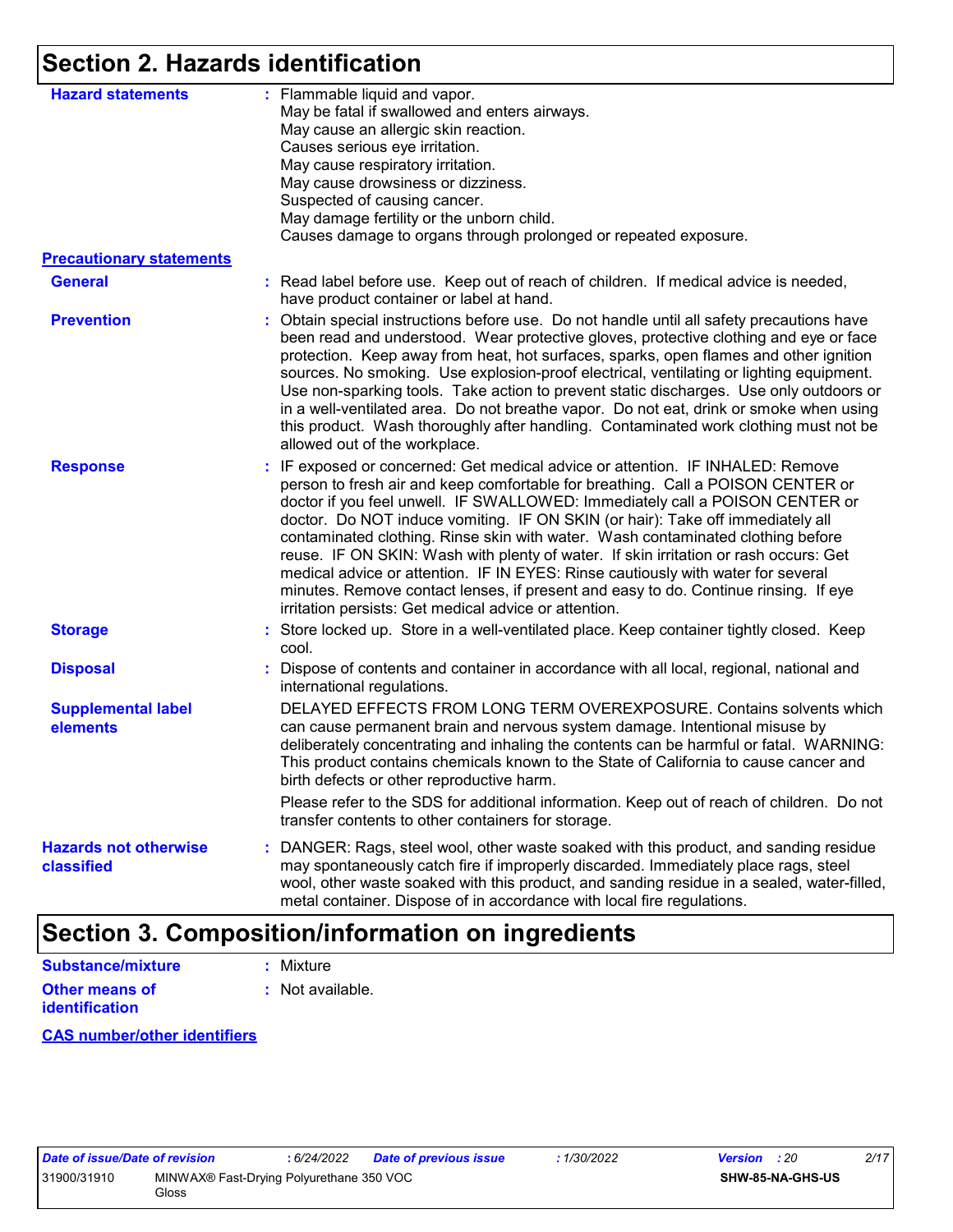### **Section 3. Composition/information on ingredients**

| <b>Ingredient name</b>             | % by weight | <b>CAS number</b> |
|------------------------------------|-------------|-------------------|
| Light Aliphatic Hydrocarbon        | 225 - ≤50   | 64742-47-8        |
| p-Chlorobenzotrifluoride           | < 10        | 98-56-6           |
| Vegetable Oil                      | $≤10$       | 68956-68-3        |
| Octamethylcyclotetrasiloxane       | $\leq 5$    | 556-67-2          |
| Med. Aliphatic Hydrocarbon Solvent | $\leq$ 3    | 64742-88-7        |
| Decamethylcyclopentasiloxane       | ≲3          | 541-02-6          |
| Zirconium 2-Ethylhexanoate         | 1≤ا         | 22464-99-9        |
| Cobalt 2-Ethylhexanoate            | l≤0.3       | 136-52-7          |
| Methyl Ethyl Ketoxime              | l≤0.3       | 96-29-7           |
| <b>Heavy Aliphatic Solvent</b>     | ≤0.3        | 64742-82-1        |
| Xylene, mixed isomers              | l≤0.3       | 1330-20-7         |
| Naphthenic Acid                    | l≤0.3       | 1338-24-5         |

Any concentration shown as a range is to protect confidentiality or is due to batch variation.

**There are no additional ingredients present which, within the current knowledge of the supplier and in the concentrations applicable, are classified and hence require reporting in this section.**

**Occupational exposure limits, if available, are listed in Section 8.**

### **Section 4. First aid measures**

|                     | <b>Description of necessary first aid measures</b>                                                                                                                                                                                                                                                                                                                                                                                                                                                                                                                                                                                                                                                                                                                                                                                                                                                             |
|---------------------|----------------------------------------------------------------------------------------------------------------------------------------------------------------------------------------------------------------------------------------------------------------------------------------------------------------------------------------------------------------------------------------------------------------------------------------------------------------------------------------------------------------------------------------------------------------------------------------------------------------------------------------------------------------------------------------------------------------------------------------------------------------------------------------------------------------------------------------------------------------------------------------------------------------|
| <b>Eye contact</b>  | : Immediately flush eyes with plenty of water, occasionally lifting the upper and lower<br>eyelids. Check for and remove any contact lenses. Continue to rinse for at least 10<br>minutes. Get medical attention.                                                                                                                                                                                                                                                                                                                                                                                                                                                                                                                                                                                                                                                                                              |
| <b>Inhalation</b>   | : Remove victim to fresh air and keep at rest in a position comfortable for breathing. If it<br>is suspected that fumes are still present, the rescuer should wear an appropriate mask<br>or self-contained breathing apparatus. If not breathing, if breathing is irregular or if<br>respiratory arrest occurs, provide artificial respiration or oxygen by trained personnel. It<br>may be dangerous to the person providing aid to give mouth-to-mouth resuscitation.<br>Get medical attention. If necessary, call a poison center or physician. If unconscious,<br>place in recovery position and get medical attention immediately. Maintain an open<br>airway. Loosen tight clothing such as a collar, tie, belt or waistband. In case of<br>inhalation of decomposition products in a fire, symptoms may be delayed. The exposed<br>person may need to be kept under medical surveillance for 48 hours. |
| <b>Skin contact</b> | : Wash with plenty of soap and water. Remove contaminated clothing and shoes. Wash<br>contaminated clothing thoroughly with water before removing it, or wear gloves.<br>Continue to rinse for at least 10 minutes. Get medical attention. In the event of any<br>complaints or symptoms, avoid further exposure. Wash clothing before reuse. Clean<br>shoes thoroughly before reuse.                                                                                                                                                                                                                                                                                                                                                                                                                                                                                                                          |
| <b>Ingestion</b>    | : Get medical attention immediately. Call a poison center or physician. Wash out mouth<br>with water. Remove dentures if any. If material has been swallowed and the exposed<br>person is conscious, give small quantities of water to drink. Stop if the exposed person<br>feels sick as vomiting may be dangerous. Aspiration hazard if swallowed. Can enter<br>lungs and cause damage. Do not induce vomiting. If vomiting occurs, the head should<br>be kept low so that vomit does not enter the lungs. Never give anything by mouth to an<br>unconscious person. If unconscious, place in recovery position and get medical<br>attention immediately. Maintain an open airway. Loosen tight clothing such as a collar,<br>tie, belt or waistband.                                                                                                                                                        |

| Most important symptoms/effects, acute and delayed |  |
|----------------------------------------------------|--|
| <b>Potential acute health effects</b>              |  |

| Eye contact       | : Causes serious eye irritation.                                                                                             |
|-------------------|------------------------------------------------------------------------------------------------------------------------------|
| <b>Inhalation</b> | : Can cause central nervous system (CNS) depression. May cause drowsiness or<br>dizziness. May cause respiratory irritation. |

| Date of issue/Date of revision |                                                   | 6/24/2022 | <b>Date of previous issue</b> | 1/30/2022 | <b>Version</b> : 20 |                         | 3/17 |
|--------------------------------|---------------------------------------------------|-----------|-------------------------------|-----------|---------------------|-------------------------|------|
| 31900/31910                    | MINWAX® Fast-Drying Polyurethane 350 VOC<br>Gloss |           |                               |           |                     | <b>SHW-85-NA-GHS-US</b> |      |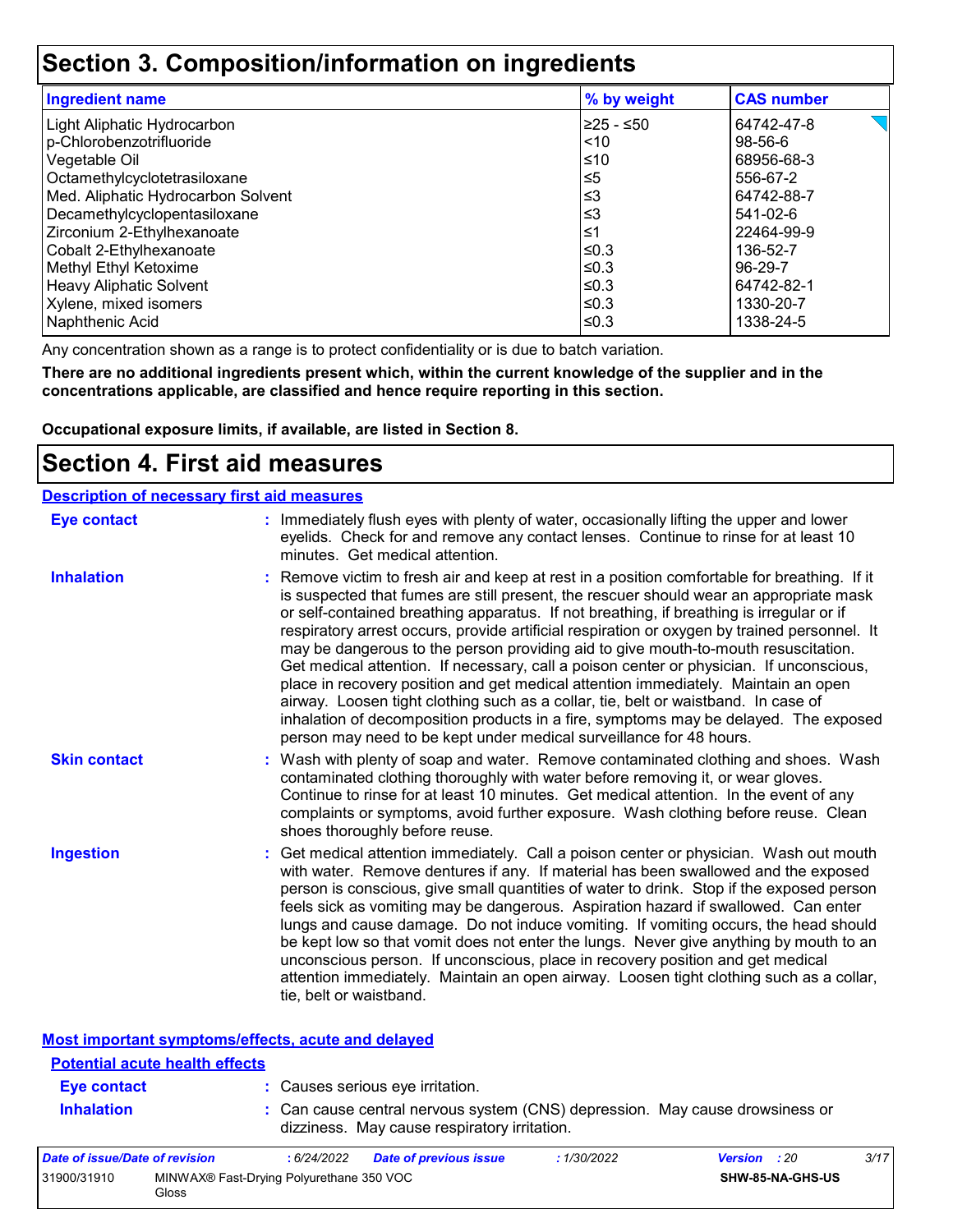# **Section 4. First aid measures**

| <b>Skin contact</b>                 |                                                                                                                                                                                                                                                                                                                                                                                                                 |
|-------------------------------------|-----------------------------------------------------------------------------------------------------------------------------------------------------------------------------------------------------------------------------------------------------------------------------------------------------------------------------------------------------------------------------------------------------------------|
|                                     | : May cause an allergic skin reaction.                                                                                                                                                                                                                                                                                                                                                                          |
| <b>Ingestion</b>                    | : Can cause central nervous system (CNS) depression. May be fatal if swallowed and<br>enters airways.                                                                                                                                                                                                                                                                                                           |
| <b>Over-exposure signs/symptoms</b> |                                                                                                                                                                                                                                                                                                                                                                                                                 |
| <b>Eye contact</b>                  | : Adverse symptoms may include the following:<br>pain or irritation<br>watering<br>redness                                                                                                                                                                                                                                                                                                                      |
| <b>Inhalation</b>                   | : Adverse symptoms may include the following:<br>respiratory tract irritation<br>coughing<br>nausea or vomiting<br>headache<br>drowsiness/fatigue<br>dizziness/vertigo<br>unconsciousness<br>reduced fetal weight<br>increase in fetal deaths<br>skeletal malformations                                                                                                                                         |
| <b>Skin contact</b>                 | : Adverse symptoms may include the following:<br>irritation<br>redness<br>reduced fetal weight<br>increase in fetal deaths<br>skeletal malformations                                                                                                                                                                                                                                                            |
| <b>Ingestion</b>                    | : Adverse symptoms may include the following:<br>nausea or vomiting<br>reduced fetal weight<br>increase in fetal deaths<br>skeletal malformations<br><u>Indication of immediate medical attention and special treatment needed, if necessary</u>                                                                                                                                                                |
|                                     |                                                                                                                                                                                                                                                                                                                                                                                                                 |
| <b>Notes to physician</b>           | : In case of inhalation of decomposition products in a fire, symptoms may be delayed.<br>The exposed person may need to be kept under medical surveillance for 48 hours.                                                                                                                                                                                                                                        |
| <b>Specific treatments</b>          | : No specific treatment.                                                                                                                                                                                                                                                                                                                                                                                        |
| <b>Protection of first-aiders</b>   | : No action shall be taken involving any personal risk or without suitable training. If it is<br>suspected that fumes are still present, the rescuer should wear an appropriate mask or<br>self-contained breathing apparatus. It may be dangerous to the person providing aid to<br>give mouth-to-mouth resuscitation. Wash contaminated clothing thoroughly with water<br>before removing it, or wear gloves. |

**See toxicological information (Section 11)**

# **Section 5. Fire-fighting measures**

| <b>Extinguishing media</b>             |                                                        |
|----------------------------------------|--------------------------------------------------------|
| <b>Suitable extinguishing</b><br>media | : Use dry chemical, $CO2$ , water spray (fog) or foam. |
| Unsuitable extinguishing<br>media      | : Do not use water jet.                                |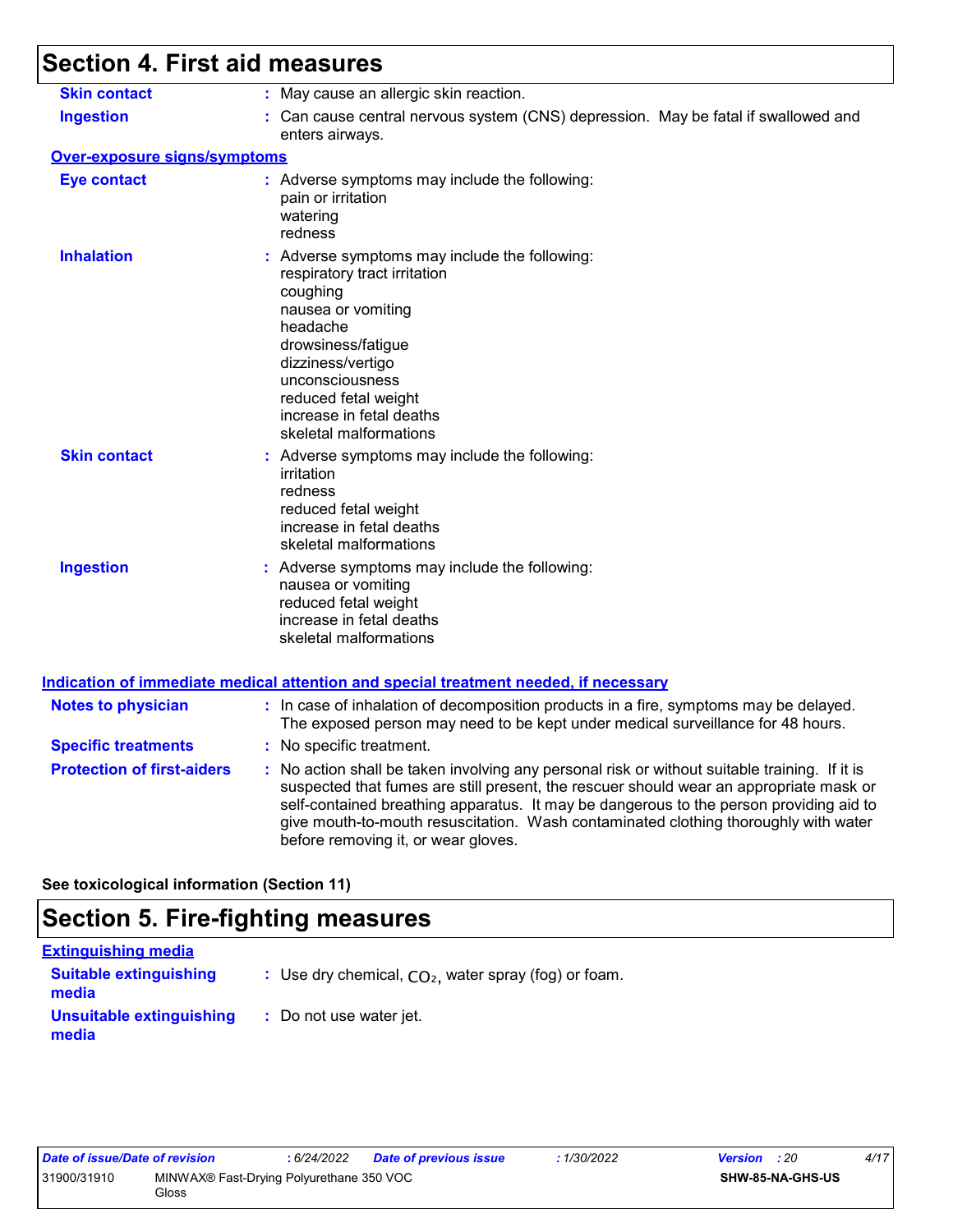# **Section 5. Fire-fighting measures**

| <b>Specific hazards arising</b><br>from the chemical     | : Flammable liquid and vapor. Runoff to sewer may create fire or explosion hazard. In a<br>fire or if heated, a pressure increase will occur and the container may burst, with the risk<br>of a subsequent explosion. The vapor/gas is heavier than air and will spread along the<br>ground. Vapors may accumulate in low or confined areas or travel a considerable<br>distance to a source of ignition and flash back. |
|----------------------------------------------------------|--------------------------------------------------------------------------------------------------------------------------------------------------------------------------------------------------------------------------------------------------------------------------------------------------------------------------------------------------------------------------------------------------------------------------|
| <b>Hazardous thermal</b><br>decomposition products       | : Decomposition products may include the following materials:<br>carbon dioxide<br>carbon monoxide<br>halogenated compounds<br>carbonyl halides<br>metal oxide/oxides                                                                                                                                                                                                                                                    |
| <b>Special protective actions</b><br>for fire-fighters   | : Promptly isolate the scene by removing all persons from the vicinity of the incident if<br>there is a fire. No action shall be taken involving any personal risk or without suitable<br>training. Move containers from fire area if this can be done without risk. Use water<br>spray to keep fire-exposed containers cool.                                                                                            |
| <b>Special protective</b><br>equipment for fire-fighters | : Fire-fighters should wear appropriate protective equipment and self-contained breathing<br>apparatus (SCBA) with a full face-piece operated in positive pressure mode.                                                                                                                                                                                                                                                 |

## **Section 6. Accidental release measures**

|                                                              | <b>Personal precautions, protective equipment and emergency procedures</b>                                                                                                                                                                                                                                                                                                                                                                                                                                                                                                                                                                                                                                                                                           |
|--------------------------------------------------------------|----------------------------------------------------------------------------------------------------------------------------------------------------------------------------------------------------------------------------------------------------------------------------------------------------------------------------------------------------------------------------------------------------------------------------------------------------------------------------------------------------------------------------------------------------------------------------------------------------------------------------------------------------------------------------------------------------------------------------------------------------------------------|
| For non-emergency<br>personnel                               | : No action shall be taken involving any personal risk or without suitable training.<br>Evacuate surrounding areas. Keep unnecessary and unprotected personnel from<br>entering. Do not touch or walk through spilled material. Shut off all ignition sources.<br>No flares, smoking or flames in hazard area. Avoid breathing vapor or mist. Provide<br>adequate ventilation. Wear appropriate respirator when ventilation is inadequate. Put<br>on appropriate personal protective equipment.                                                                                                                                                                                                                                                                      |
| For emergency responders :                                   | If specialized clothing is required to deal with the spillage, take note of any information in<br>Section 8 on suitable and unsuitable materials. See also the information in "For non-<br>emergency personnel".                                                                                                                                                                                                                                                                                                                                                                                                                                                                                                                                                     |
| <b>Environmental precautions</b>                             | : Avoid dispersal of spilled material and runoff and contact with soil, waterways, drains<br>and sewers. Inform the relevant authorities if the product has caused environmental<br>pollution (sewers, waterways, soil or air).                                                                                                                                                                                                                                                                                                                                                                                                                                                                                                                                      |
| <b>Methods and materials for containment and cleaning up</b> |                                                                                                                                                                                                                                                                                                                                                                                                                                                                                                                                                                                                                                                                                                                                                                      |
| <b>Small spill</b>                                           | : Stop leak if without risk. Move containers from spill area. Use spark-proof tools and<br>explosion-proof equipment. Dilute with water and mop up if water-soluble. Alternatively,<br>or if water-insoluble, absorb with an inert dry material and place in an appropriate waste<br>disposal container. Dispose of via a licensed waste disposal contractor.                                                                                                                                                                                                                                                                                                                                                                                                        |
| <b>Large spill</b>                                           | : Stop leak if without risk. Move containers from spill area. Use spark-proof tools and<br>explosion-proof equipment. Approach release from upwind. Prevent entry into sewers,<br>water courses, basements or confined areas. Wash spillages into an effluent treatment<br>plant or proceed as follows. Contain and collect spillage with non-combustible,<br>absorbent material e.g. sand, earth, vermiculite or diatomaceous earth and place in<br>container for disposal according to local regulations (see Section 13). Dispose of via a<br>licensed waste disposal contractor. Contaminated absorbent material may pose the<br>same hazard as the spilled product. Note: see Section 1 for emergency contact<br>information and Section 13 for waste disposal. |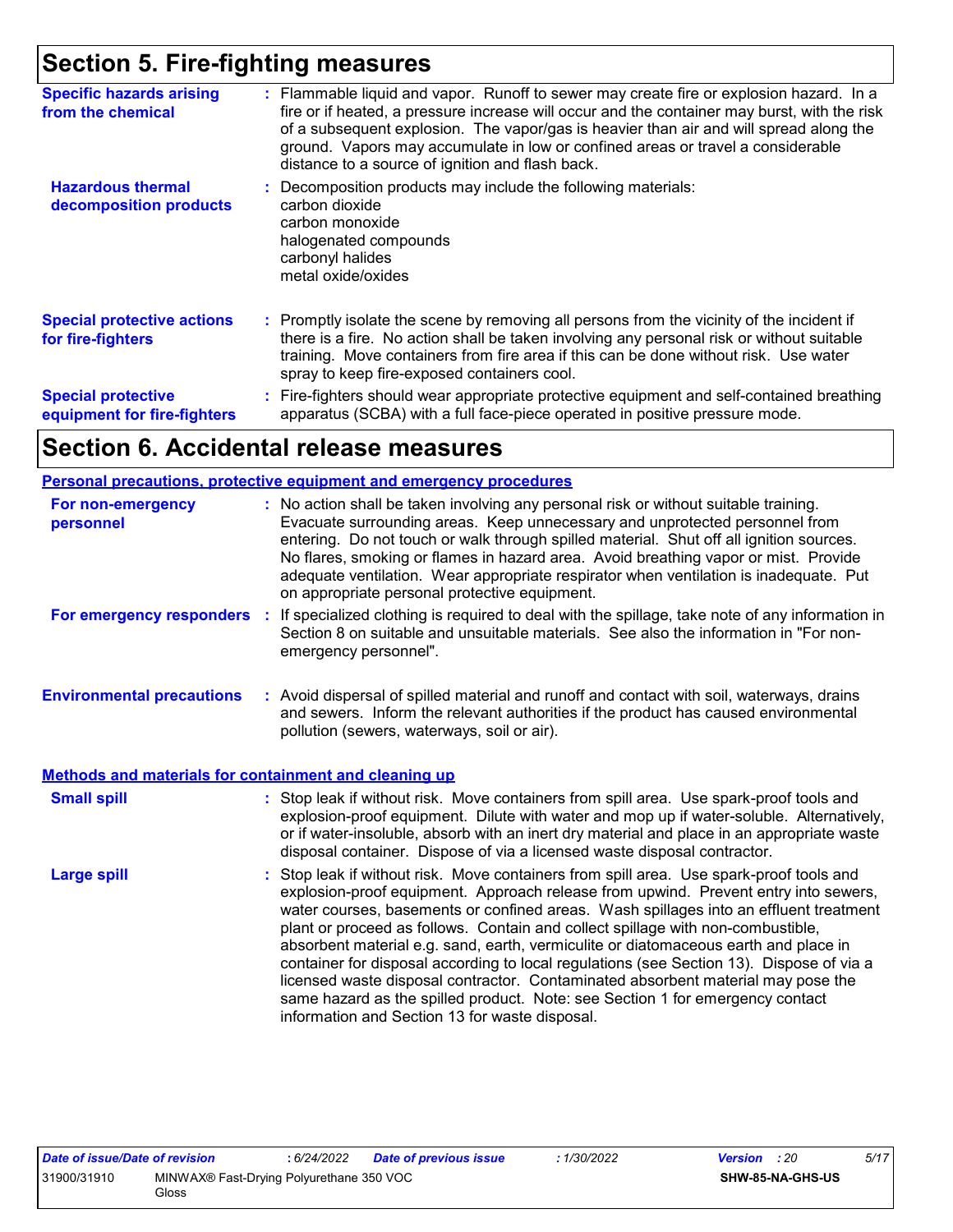# **Section 7. Handling and storage**

| <b>Precautions for safe handling</b>                                      |                                                                                                                                                                                                                                                                                                                                                                                                                                                                                                                                                                                                                                                                                                                                                                                                                                                                                                                                                                                                                                                                                                                                                                      |
|---------------------------------------------------------------------------|----------------------------------------------------------------------------------------------------------------------------------------------------------------------------------------------------------------------------------------------------------------------------------------------------------------------------------------------------------------------------------------------------------------------------------------------------------------------------------------------------------------------------------------------------------------------------------------------------------------------------------------------------------------------------------------------------------------------------------------------------------------------------------------------------------------------------------------------------------------------------------------------------------------------------------------------------------------------------------------------------------------------------------------------------------------------------------------------------------------------------------------------------------------------|
| <b>Protective measures</b>                                                | : Put on appropriate personal protective equipment (see Section 8). Persons with a<br>history of skin sensitization problems should not be employed in any process in which<br>this product is used. Avoid exposure - obtain special instructions before use. Avoid<br>exposure during pregnancy. Do not handle until all safety precautions have been read<br>and understood. Do not get in eyes or on skin or clothing. Do not breathe vapor or mist.<br>Do not swallow. Use only with adequate ventilation. Wear appropriate respirator when<br>ventilation is inadequate. Do not enter storage areas and confined spaces unless<br>adequately ventilated. Keep in the original container or an approved alternative made<br>from a compatible material, kept tightly closed when not in use. Store and use away<br>from heat, sparks, open flame or any other ignition source. Use explosion-proof<br>electrical (ventilating, lighting and material handling) equipment. Use only non-sparking<br>tools. Take precautionary measures against electrostatic discharges. Empty containers<br>retain product residue and can be hazardous. Do not reuse container. |
| <b>Advice on general</b><br>occupational hygiene                          | : Eating, drinking and smoking should be prohibited in areas where this material is<br>handled, stored and processed. Workers should wash hands and face before eating,<br>drinking and smoking. Remove contaminated clothing and protective equipment before<br>entering eating areas. See also Section 8 for additional information on hygiene<br>measures.                                                                                                                                                                                                                                                                                                                                                                                                                                                                                                                                                                                                                                                                                                                                                                                                        |
| <b>Conditions for safe storage,</b><br>including any<br>incompatibilities | : Store in accordance with local regulations. Store in a segregated and approved area.<br>Store in original container protected from direct sunlight in a dry, cool and well-ventilated<br>area, away from incompatible materials (see Section 10) and food and drink. Store<br>locked up. Eliminate all ignition sources. Separate from oxidizing materials. Keep<br>container tightly closed and sealed until ready for use. Containers that have been<br>opened must be carefully resealed and kept upright to prevent leakage. Do not store in<br>unlabeled containers. Use appropriate containment to avoid environmental<br>contamination. See Section 10 for incompatible materials before handling or use.                                                                                                                                                                                                                                                                                                                                                                                                                                                   |

# **Section 8. Exposure controls/personal protection**

#### **Control parameters**

Gloss

#### **Occupational exposure limits (OSHA United States)**

| <b>Ingredient name</b>                                  | CAS#                          | <b>Exposure limits</b>                                                                                                                                                                                                                                                                                                  |  |  |
|---------------------------------------------------------|-------------------------------|-------------------------------------------------------------------------------------------------------------------------------------------------------------------------------------------------------------------------------------------------------------------------------------------------------------------------|--|--|
| Light Aliphatic Hydrocarbon                             | 64742-47-8                    | ACGIH TLV (United States, 1/2021).<br>Absorbed through skin.<br>TWA: 200 mg/m <sup>3</sup> , (as total hydrocarbon<br>vapor) 8 hours.                                                                                                                                                                                   |  |  |
| p-Chlorobenzotrifluoride                                | 98-56-6                       | None.                                                                                                                                                                                                                                                                                                                   |  |  |
| Vegetable Oil                                           | 68956-68-3                    | NIOSH REL (United States, 10/2020).<br>TWA: 5 mg/m <sup>3</sup> 10 hours. Form: Respirable<br>fraction<br>TWA: 10 mg/m <sup>3</sup> 10 hours. Form: Total<br>OSHA PEL (United States, 5/2018).<br>TWA: 5 mg/m <sup>3</sup> 8 hours. Form: Respirable<br>fraction<br>TWA: 15 mg/m <sup>3</sup> 8 hours. Form: Total dust |  |  |
| Octamethylcyclotetrasiloxane                            | 556-67-2                      | OARS WEEL (United States, 1/2021).<br>TWA: 10 ppm 8 hours.                                                                                                                                                                                                                                                              |  |  |
| Med. Aliphatic Hydrocarbon Solvent                      | 64742-88-7                    | OSHA PEL (United States, 5/2018).<br>TWA: 100 ppm 8 hours.<br>TWA: $400 \text{ mg/m}^3$ 8 hours.                                                                                                                                                                                                                        |  |  |
| Decamethylcyclopentasiloxane                            | 541-02-6                      | OARS WEEL (United States, 1/2021).<br>TWA: 10 ppm 8 hours.                                                                                                                                                                                                                                                              |  |  |
| Zirconium 2-Ethylhexanoate                              | 22464-99-9                    | ACGIH TLV (United States, 1/2021).<br>TWA: 5 mg/m <sup>3</sup> , (as Zr) 8 hours.                                                                                                                                                                                                                                       |  |  |
| Date of issue/Date of revision<br>:6/24/2022            | <b>Date of previous issue</b> | 6/17<br>: 1/30/2022<br>Version : 20                                                                                                                                                                                                                                                                                     |  |  |
| MINWAX® Fast-Drying Polyurethane 350 VOC<br>31900/31910 |                               | SHW-85-NA-GHS-US                                                                                                                                                                                                                                                                                                        |  |  |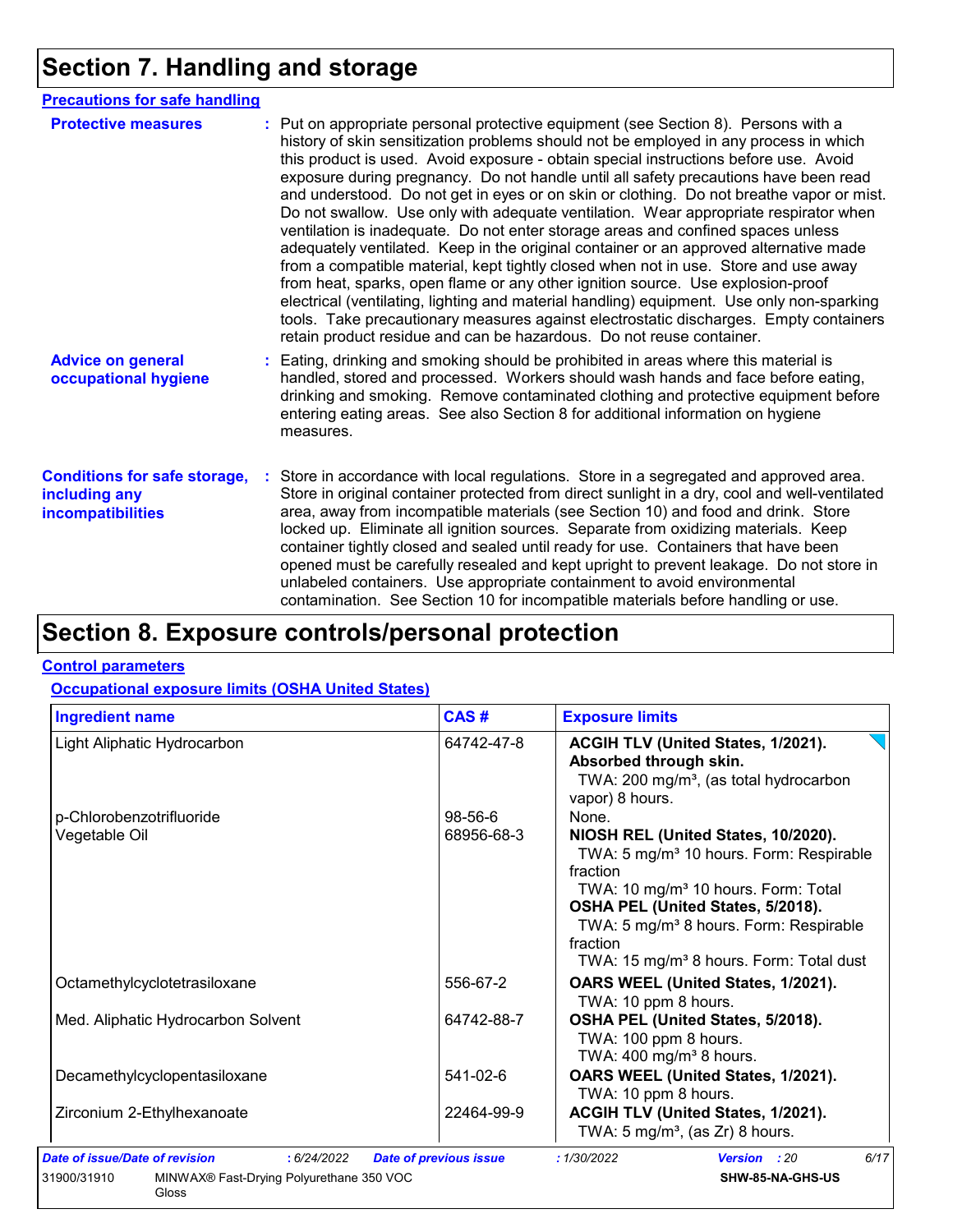# **Section 8. Exposure controls/personal protection**

|                                                         |                         | STEL: 10 mg/m <sup>3</sup> , (as $Zr$ ) 15 minutes.<br>NIOSH REL (United States, 10/2020).<br>TWA: 5 mg/m <sup>3</sup> , (as Zr) 10 hours.<br>STEL: 10 mg/m <sup>3</sup> , (as Zr) 15 minutes.<br>OSHA PEL (United States, 5/2018).<br>TWA: 5 mg/m <sup>3</sup> , (as Zr) 8 hours.         |
|---------------------------------------------------------|-------------------------|--------------------------------------------------------------------------------------------------------------------------------------------------------------------------------------------------------------------------------------------------------------------------------------------|
| Cobalt 2-Ethylhexanoate                                 | 136-52-7                | ACGIH TLV (United States, 1/2021). Skin<br>sensitizer. Inhalation sensitizer.<br>TWA: $0.02 \text{ mg/m}^3$ , (as Co) 8 hours.                                                                                                                                                             |
| Methyl Ethyl Ketoxime                                   | 96-29-7                 | OARS WEEL (United States, 1/2021). Skin<br>sensitizer.<br>TWA: 10 ppm 8 hours.                                                                                                                                                                                                             |
| <b>Heavy Aliphatic Solvent</b><br>Xylene, mixed isomers | 64742-82-1<br>1330-20-7 | None.<br>ACGIH TLV (United States, 1/2021).<br>TWA: 100 ppm 8 hours.<br>TWA: $434$ mg/m <sup>3</sup> 8 hours.<br>STEL: 150 ppm 15 minutes.<br>STEL: 651 mg/m <sup>3</sup> 15 minutes.<br>OSHA PEL (United States, 5/2018).<br>TWA: 100 ppm 8 hours.<br>TWA: 435 mg/m <sup>3</sup> 8 hours. |
| Naphthenic Acid                                         | 1338-24-5               | None.                                                                                                                                                                                                                                                                                      |

#### **Occupational exposure limits (Canada)**

| <b>Ingredient name</b>                              | CAS#                                                                                                                                                                                                                                                                                                                                                                                                                                                                          | <b>Exposure limits</b>                                                                                                                                                                                                                                                                                                                                                                                                                                                                                                                                                                                                |
|-----------------------------------------------------|-------------------------------------------------------------------------------------------------------------------------------------------------------------------------------------------------------------------------------------------------------------------------------------------------------------------------------------------------------------------------------------------------------------------------------------------------------------------------------|-----------------------------------------------------------------------------------------------------------------------------------------------------------------------------------------------------------------------------------------------------------------------------------------------------------------------------------------------------------------------------------------------------------------------------------------------------------------------------------------------------------------------------------------------------------------------------------------------------------------------|
| Petroleum refining, hydrotreated light distillate   | 64742-47-8<br><b>CA British Columbia Provincial (Canada,</b><br>6/2021). Absorbed through skin.<br>TWA: 200 mg/m <sup>3</sup> , (as total hydrocarbon<br>vapour) 8 hours.<br>CA Alberta Provincial (Canada, 6/2018).<br>Absorbed through skin.<br>8 hrs OEL: 200 mg/m <sup>3</sup> , (as total hydrocarbon<br>vapour) 8 hours.<br>CA Ontario Provincial (Canada, 6/2019).<br>Absorbed through skin.<br>TWA: 200 mg/m <sup>3</sup> , (as total hydrocarbon<br>vapour) 8 hours. |                                                                                                                                                                                                                                                                                                                                                                                                                                                                                                                                                                                                                       |
| Octamethylcyclotetrasiloxane                        | 556-67-2                                                                                                                                                                                                                                                                                                                                                                                                                                                                      | OARS WEEL (United States, 1/2021).<br>TWA: 10 ppm 8 hours.                                                                                                                                                                                                                                                                                                                                                                                                                                                                                                                                                            |
| Medium aliphatic solvent naphtha (petroleum) C9-C12 | 64742-88-7                                                                                                                                                                                                                                                                                                                                                                                                                                                                    | CA Ontario Provincial (Canada, 6/2019).<br>TWA: 525 mg/m <sup>3</sup> 8 hours.                                                                                                                                                                                                                                                                                                                                                                                                                                                                                                                                        |
| Decamethylcyclopentasiloxane                        | 541-02-6                                                                                                                                                                                                                                                                                                                                                                                                                                                                      | OARS WEEL (United States, 1/2021).<br>TWA: 10 ppm 8 hours.                                                                                                                                                                                                                                                                                                                                                                                                                                                                                                                                                            |
| Zirconium 2-Ethylhexanoate                          | 22464-99-9                                                                                                                                                                                                                                                                                                                                                                                                                                                                    | CA Alberta Provincial (Canada, 6/2018).<br>8 hrs OEL: 5 mg/m <sup>3</sup> , (as Zr) 8 hours.<br>15 min OEL: 10 mg/m <sup>3</sup> , (as Zr) 15 minutes.<br><b>CA British Columbia Provincial (Canada,</b><br>6/2021).<br>TWA: $5 \text{ mg/m}^3$ , (as Zr) 8 hours.<br>STEL: 10 mg/m <sup>3</sup> , (as Zr) 15 minutes.<br>CA Quebec Provincial (Canada, 6/2021).<br>TWAEV: 5 mg/m <sup>3</sup> , (as $Zr$ ) 8 hours.<br>STEV: 10 mg/m <sup>3</sup> , (as Zr) 15 minutes.<br>CA Ontario Provincial (Canada, 6/2019).<br>STEL: 10 mg/m <sup>3</sup> , (as Zr) 15 minutes.<br>TWA: $5 \text{ mg/m}^3$ , (as Zr) 8 hours. |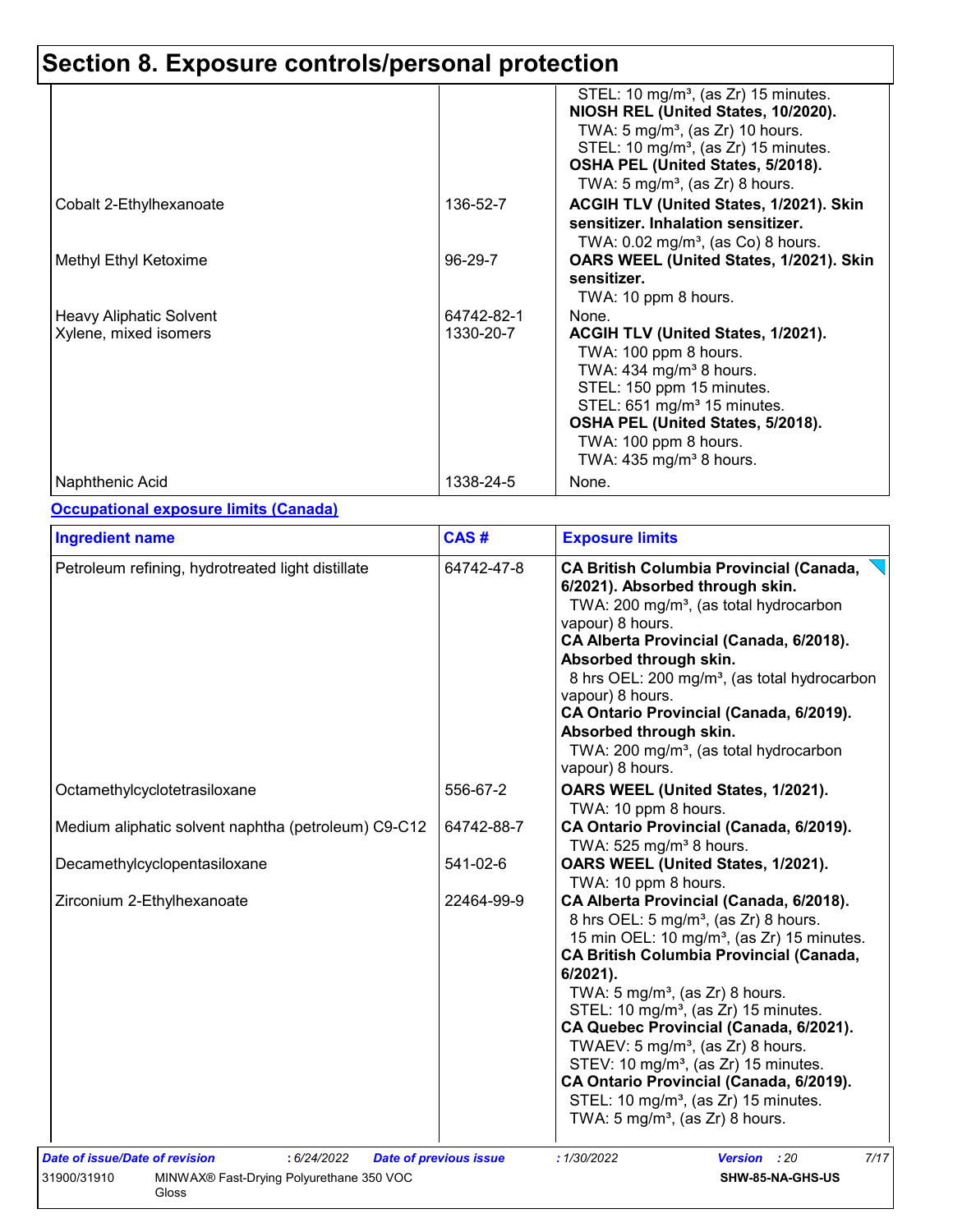# **Section 8. Exposure controls/personal protection**

| Cobalt 2-Ethylhexanoate | 136-52-7  | <b>CA British Columbia Provincial (Canada,</b><br>6/2021). Skin sensitizer. Inhalation<br>sensitizer.<br>TWA: 0.02 mg/m <sup>3</sup> , (as Co, Total) 8 hours.<br>CA Quebec Provincial (Canada, 6/2021).<br>Skin sensitizer.<br>TWAEV: 0.02 mg/m <sup>3</sup> , (as Co) 8 hours.<br>CA Ontario Provincial (Canada, 6/2019).<br>TWA: $0.02$ mg/m <sup>3</sup> , (as Co) 8 hours.<br><b>CA Saskatchewan Provincial (Canada,</b><br>7/2013).<br>STEL: 0.06 mg/m <sup>3</sup> , (measured as Co) 15<br>minutes.<br>TWA: $0.02$ mg/m <sup>3</sup> , (measured as Co) 8<br>hours.                                                                                                                                                    |
|-------------------------|-----------|--------------------------------------------------------------------------------------------------------------------------------------------------------------------------------------------------------------------------------------------------------------------------------------------------------------------------------------------------------------------------------------------------------------------------------------------------------------------------------------------------------------------------------------------------------------------------------------------------------------------------------------------------------------------------------------------------------------------------------|
| 2-Butoxyethanol         | 111-76-2  | CA Alberta Provincial (Canada, 6/2018).<br>8 hrs OEL: 97 mg/m <sup>3</sup> 8 hours.<br>8 hrs OEL: 20 ppm 8 hours.<br><b>CA British Columbia Provincial (Canada,</b><br>6/2021).<br>TWA: 20 ppm 8 hours.<br>CA Ontario Provincial (Canada, 6/2019).<br>TWA: 20 ppm 8 hours.<br>CA Quebec Provincial (Canada, 6/2021).<br>TWAEV: 20 ppm 8 hours.<br><b>CA Saskatchewan Provincial (Canada,</b><br>7/2013).<br>STEL: 30 ppm 15 minutes.<br>TWA: 20 ppm 8 hours.                                                                                                                                                                                                                                                                   |
| Methyl Ethyl Ketoxime   | 96-29-7   | OARS WEEL (United States, 1/2021). Skin<br>sensitizer.<br>TWA: 10 ppm 8 hours.                                                                                                                                                                                                                                                                                                                                                                                                                                                                                                                                                                                                                                                 |
| Xylene                  | 1330-20-7 | CA Alberta Provincial (Canada, 6/2018).<br>8 hrs OEL: 100 ppm 8 hours.<br>15 min OEL: 651 mg/m <sup>3</sup> 15 minutes.<br>15 min OEL: 150 ppm 15 minutes.<br>8 hrs OEL: 434 mg/m <sup>3</sup> 8 hours.<br>CA British Columbia Provincial (Canada,<br>$6/2021$ ).<br>TWA: 100 ppm 8 hours.<br>STEL: 150 ppm 15 minutes.<br>CA Quebec Provincial (Canada, 6/2021).<br>TWAEV: 100 ppm 8 hours.<br>TWAEV: 434 mg/m <sup>3</sup> 8 hours.<br>STEV: 150 ppm 15 minutes.<br>STEV: 651 mg/m <sup>3</sup> 15 minutes.<br>CA Ontario Provincial (Canada, 6/2019).<br>STEL: 150 ppm 15 minutes.<br>TWA: 100 ppm 8 hours.<br><b>CA Saskatchewan Provincial (Canada,</b><br>7/2013).<br>STEL: 150 ppm 15 minutes.<br>TWA: 100 ppm 8 hours. |

**Occupational exposure limits (Mexico)**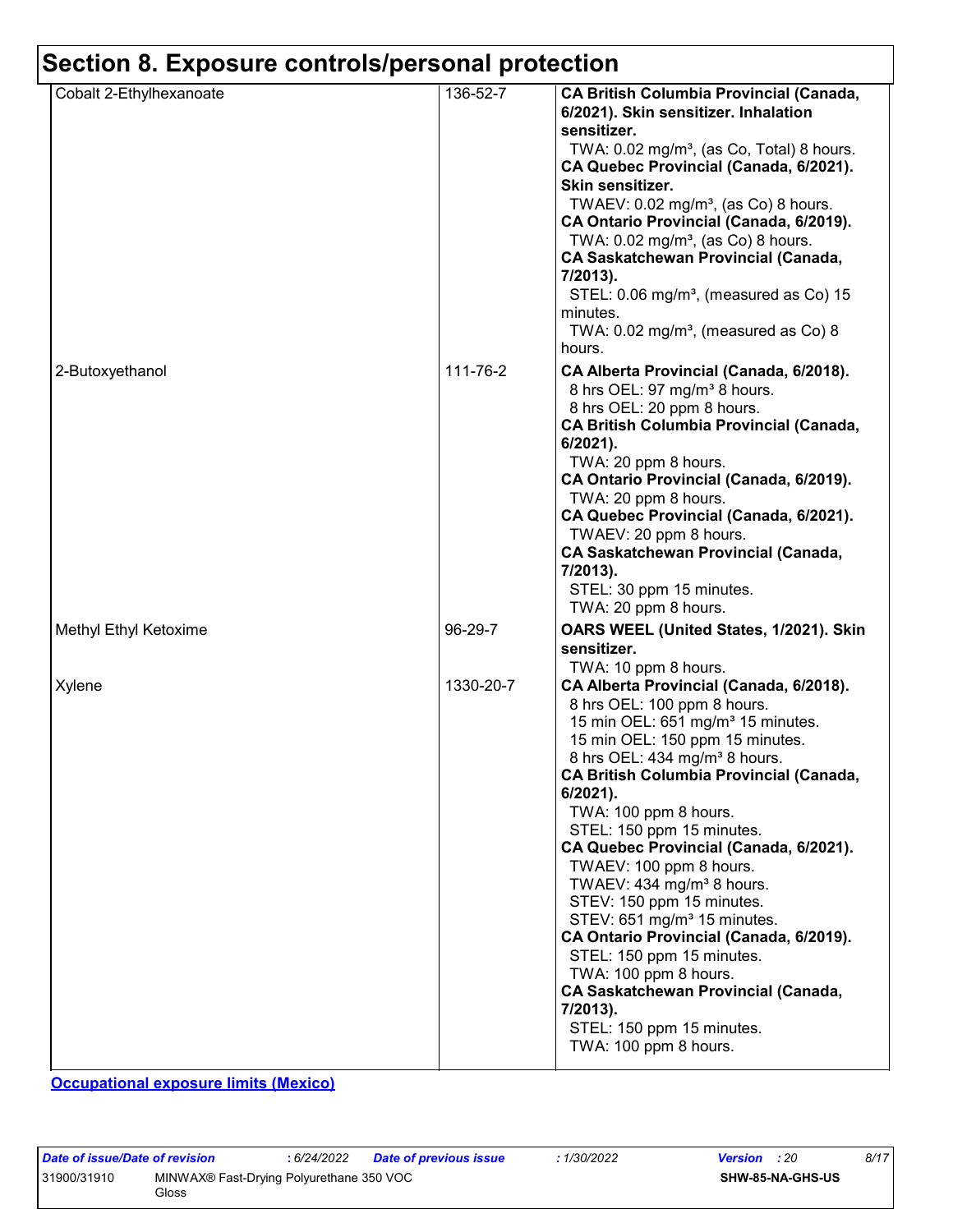# **Section 8. Exposure controls/personal protection**

|                                            |                                                             | CAS#       | <b>Exposure limits</b>                                                                                                                                                                                                                                                                                                                                                                                                                                                                                                                                                                                                 |
|--------------------------------------------|-------------------------------------------------------------|------------|------------------------------------------------------------------------------------------------------------------------------------------------------------------------------------------------------------------------------------------------------------------------------------------------------------------------------------------------------------------------------------------------------------------------------------------------------------------------------------------------------------------------------------------------------------------------------------------------------------------------|
| Light Aliphatic Hydrocarbon                |                                                             | 64742-47-8 | ACGIH TLV (United States, 1/2021).<br>Absorbed through skin.<br>TWA: 200 mg/m <sup>3</sup> , (as total hydrocarbon                                                                                                                                                                                                                                                                                                                                                                                                                                                                                                     |
| Zirconium 2-Ethylhexanoate                 |                                                             | 22464-99-9 | vapor) 8 hours.<br>NOM-010-STPS-2014 (Mexico, 4/2016).<br>TWA: $5 \text{ mg/m}^3$ , (as Zr) 8 hours.                                                                                                                                                                                                                                                                                                                                                                                                                                                                                                                   |
| Cobalt 2-Ethylhexanoate                    |                                                             | 136-52-7   | STEL: 10 mg/m <sup>3</sup> , (as Zr) 15 minutes.<br>NOM-010-STPS-2014 (Mexico, 4/2016).<br>TWA: 0.02 mg/m <sup>3</sup> , (as Co) 8 hours.                                                                                                                                                                                                                                                                                                                                                                                                                                                                              |
| <b>Appropriate engineering</b><br>controls | ventilation equipment.                                      |            | : Use only with adequate ventilation. Use process enclosures, local exhaust ventilation or<br>other engineering controls to keep worker exposure to airborne contaminants below any<br>recommended or statutory limits. The engineering controls also need to keep gas,<br>vapor or dust concentrations below any lower explosive limits. Use explosion-proof                                                                                                                                                                                                                                                          |
| <b>Environmental exposure</b><br>controls  | will be necessary to reduce emissions to acceptable levels. |            | Emissions from ventilation or work process equipment should be checked to ensure<br>they comply with the requirements of environmental protection legislation. In some<br>cases, fume scrubbers, filters or engineering modifications to the process equipment                                                                                                                                                                                                                                                                                                                                                         |
| <b>Individual protection measures</b>      |                                                             |            |                                                                                                                                                                                                                                                                                                                                                                                                                                                                                                                                                                                                                        |
| <b>Hygiene measures</b>                    | showers are close to the workstation location.              |            | : Wash hands, forearms and face thoroughly after handling chemical products, before<br>eating, smoking and using the lavatory and at the end of the working period.<br>Appropriate techniques should be used to remove potentially contaminated clothing.<br>Contaminated work clothing should not be allowed out of the workplace. Wash<br>contaminated clothing before reusing. Ensure that eyewash stations and safety                                                                                                                                                                                              |
| <b>Eye/face protection</b>                 |                                                             |            | : Safety eyewear complying with an approved standard should be used when a risk<br>assessment indicates this is necessary to avoid exposure to liquid splashes, mists,<br>gases or dusts. If contact is possible, the following protection should be worn, unless<br>the assessment indicates a higher degree of protection: chemical splash goggles.                                                                                                                                                                                                                                                                  |
| <b>Skin protection</b>                     |                                                             |            |                                                                                                                                                                                                                                                                                                                                                                                                                                                                                                                                                                                                                        |
| <b>Hand protection</b>                     |                                                             |            | : Chemical-resistant, impervious gloves complying with an approved standard should be<br>worn at all times when handling chemical products if a risk assessment indicates this is<br>necessary. Considering the parameters specified by the glove manufacturer, check<br>during use that the gloves are still retaining their protective properties. It should be<br>noted that the time to breakthrough for any glove material may be different for different<br>glove manufacturers. In the case of mixtures, consisting of several substances, the<br>protection time of the gloves cannot be accurately estimated. |
| <b>Body protection</b>                     | should include anti-static overalls, boots and gloves.      |            | Personal protective equipment for the body should be selected based on the task being<br>performed and the risks involved and should be approved by a specialist before<br>handling this product. When there is a risk of ignition from static electricity, wear anti-<br>static protective clothing. For the greatest protection from static discharges, clothing                                                                                                                                                                                                                                                     |
| <b>Other skin protection</b>               | specialist before handling this product.                    |            | : Appropriate footwear and any additional skin protection measures should be selected<br>based on the task being performed and the risks involved and should be approved by a                                                                                                                                                                                                                                                                                                                                                                                                                                          |
| <b>Respiratory protection</b>              | aspects of use.                                             |            | Based on the hazard and potential for exposure, select a respirator that meets the<br>appropriate standard or certification. Respirators must be used according to a<br>respiratory protection program to ensure proper fitting, training, and other important                                                                                                                                                                                                                                                                                                                                                         |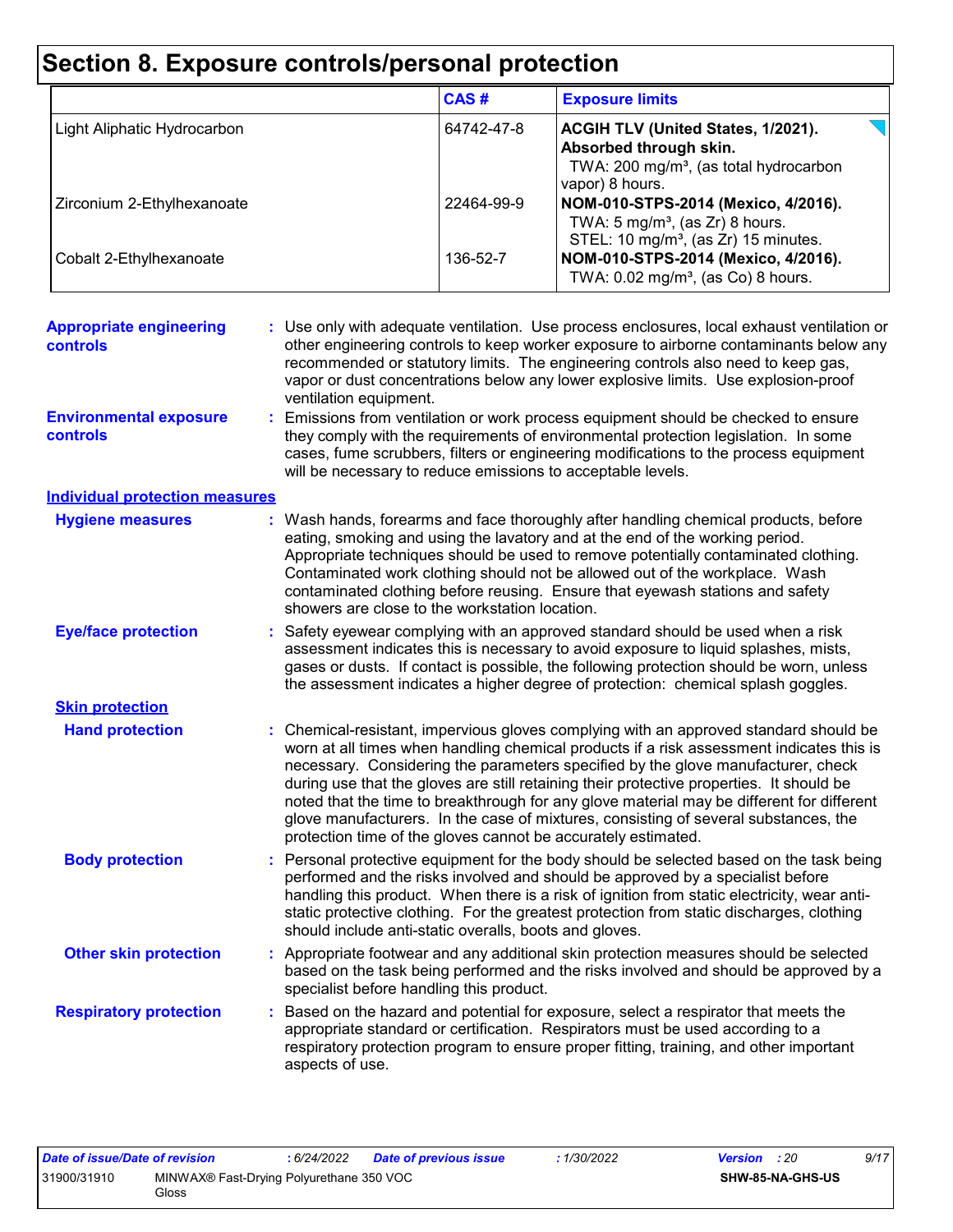# **Section 9. Physical and chemical properties**

The conditions of measurement of all properties are at standard temperature and pressure unless otherwise indicated.

| <b>Appearance</b>                                                 |                                                                          |
|-------------------------------------------------------------------|--------------------------------------------------------------------------|
| <b>Physical state</b>                                             | $:$ Liquid.                                                              |
| <b>Color</b>                                                      | : Not available.                                                         |
| Odor                                                              | : Not available.                                                         |
| <b>Odor threshold</b>                                             | : Not available.                                                         |
| рH                                                                | : Not applicable.                                                        |
| <b>Melting point/freezing point</b>                               | : Not available.                                                         |
| <b>Boiling point, initial boiling</b><br>point, and boiling range | : $138^{\circ}$ C (280.4 $^{\circ}$ F)                                   |
| <b>Flash point</b>                                                | : Closed cup: $38^{\circ}$ C (100.4 $^{\circ}$ F) [Tagliabue Closed Cup] |
| <b>Evaporation rate</b>                                           | $0.13$ (butyl acetate = 1)                                               |
| <b>Flammability</b>                                               | : Not available.                                                         |
| Lower and upper explosion<br>limit/flammability limit             | : Lower: 0.75%<br>Upper: 10.5%                                           |
| <b>Vapor pressure</b>                                             | $: 0.71$ kPa (5.3 mm Hg)                                                 |
| <b>Relative vapor density</b>                                     | : $5$ [Air = 1]                                                          |
| <b>Relative density</b>                                           | : 0.94                                                                   |
| <b>Solubility</b>                                                 | : Not available.                                                         |
| <b>Partition coefficient: n-</b><br>octanol/water                 | : Not applicable.                                                        |
| <b>Auto-ignition temperature</b>                                  | : Not available.                                                         |
| <b>Decomposition temperature</b>                                  | : Not available.                                                         |
| <b>Viscosity</b>                                                  | Kinematic (40°C (104°F)): <20.5 mm <sup>2</sup> /s (<20.5 cSt)           |
| <b>Molecular weight</b>                                           | Not applicable.                                                          |
| <b>Aerosol product</b>                                            |                                                                          |
| <b>Heat of combustion</b>                                         | : $20.264$ kJ/g                                                          |

# **Section 10. Stability and reactivity**

| <b>Reactivity</b>                                   | : No specific test data related to reactivity available for this product or its ingredients.                                                                                                                                             |
|-----------------------------------------------------|------------------------------------------------------------------------------------------------------------------------------------------------------------------------------------------------------------------------------------------|
| <b>Chemical stability</b>                           | $:$ The product is stable.                                                                                                                                                                                                               |
| <b>Possibility of hazardous</b><br><b>reactions</b> | : Under normal conditions of storage and use, hazardous reactions will not occur.                                                                                                                                                        |
| <b>Conditions to avoid</b>                          | Avoid all possible sources of ignition (spark or flame). Do not pressurize, cut, weld,<br>braze, solder, drill, grind or expose containers to heat or sources of ignition. Do not<br>allow vapor to accumulate in low or confined areas. |
| <b>Incompatible materials</b>                       | : Reactive or incompatible with the following materials:<br>oxidizing materials                                                                                                                                                          |
| <b>Hazardous decomposition</b><br>products          | : Under normal conditions of storage and use, hazardous decomposition products should<br>not be produced.                                                                                                                                |

| Date of issue/Date of revision                          |       | 6/24/2022 | <b>Date of previous issue</b> | 1/30/2022 | <b>Version</b> : 20 |  | 10/17 |
|---------------------------------------------------------|-------|-----------|-------------------------------|-----------|---------------------|--|-------|
| 31900/31910<br>MINWAX® Fast-Drying Polyurethane 350 VOC |       |           |                               |           | SHW-85-NA-GHS-US    |  |       |
|                                                         | Gloss |           |                               |           |                     |  |       |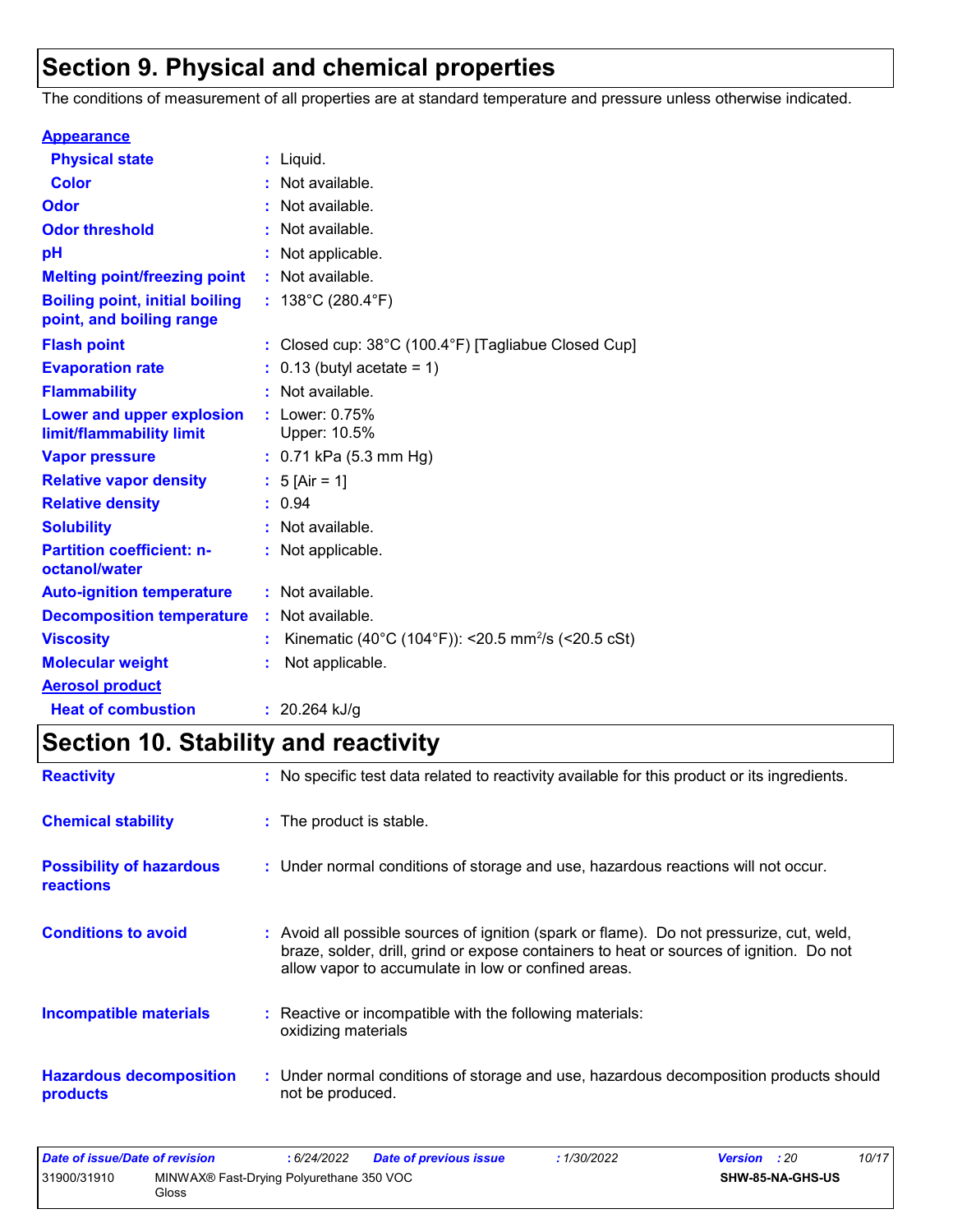# **Section 11. Toxicological information**

#### **Information on toxicological effects**

#### **Acute toxicity**

| <b>Product/ingredient name</b> | <b>Result</b>                | <b>Species</b> | <b>Dose</b>         | <b>Exposure</b> |
|--------------------------------|------------------------------|----------------|---------------------|-----------------|
| p-Chlorobenzotrifluoride       | LD50 Oral                    | Rat            | $13$ g/kg           |                 |
| Octamethylcyclotetrasiloxane   | <b>LC50 Inhalation Vapor</b> | Rat            | 36 g/m <sup>3</sup> | 4 hours         |
|                                | LD50 Dermal                  | Rat            | 1770 mg/kg          |                 |
|                                | LD50 Oral                    | Rat            | 1540 mg/kg          |                 |
| Decamethylcyclopentasiloxane   | LD50 Oral                    | Rat            | >24134 mg/kg        |                 |
| Zirconium 2-Ethylhexanoate     | ILD50 Dermal                 | Rabbit         | $>5$ g/kg           |                 |
|                                | LD50 Oral                    | Rat            | $>5$ g/kg           |                 |
| Cobalt 2-Ethylhexanoate        | LD50 Dermal                  | Rabbit         | $>5$ g/kg           |                 |
|                                | LD50 Oral                    | Rat            | $1.22$ g/kg         |                 |
| Methyl Ethyl Ketoxime          | LD50 Oral                    | Rat            | 930 mg/kg           |                 |
| Xylene, mixed isomers          | <b>LC50 Inhalation Gas.</b>  | Rat            | 6700 ppm            | 4 hours         |
|                                | LD50 Oral                    | Rat            | 4300 mg/kg          |                 |
| Naphthenic Acid                | LD50 Oral                    | Rat            | 3 g/kg              |                 |

#### **Irritation/Corrosion**

| <b>Product/ingredient name</b> | <b>Result</b>            | <b>Species</b> | <b>Score</b> | <b>Exposure</b>    | <b>Observation</b> |
|--------------------------------|--------------------------|----------------|--------------|--------------------|--------------------|
| Octamethylcyclotetrasiloxane   | Eyes - Mild irritant     | Rabbit         |              | 24 hours 500       |                    |
|                                | Skin - Mild irritant     | Rabbit         |              | mg<br>24 hours 500 |                    |
| Decamethylcyclopentasiloxane   | Eyes - Mild irritant     | Rabbit         |              | mg<br>24 hours 500 |                    |
|                                | Skin - Mild irritant     | Rabbit         |              | mg<br>24 hours 500 | $\overline{a}$     |
| Methyl Ethyl Ketoxime          | Eyes - Severe irritant   | Rabbit         |              | mg<br>100 uL       |                    |
| Xylene, mixed isomers          | Eyes - Mild irritant     | Rabbit         |              | $87 \text{ mg}$    |                    |
|                                | Eyes - Severe irritant   | Rabbit         |              | 24 hours 5<br>mg   | $\blacksquare$     |
|                                | Skin - Mild irritant     | Rat            |              | 8 hours 60 uL      |                    |
|                                | Skin - Moderate irritant | Rabbit         |              | 24 hours 500       |                    |
|                                | Skin - Moderate irritant | Rabbit         |              | mg<br>100 %        |                    |

#### **Sensitization**

Not available.

#### **Mutagenicity**

Not available.

#### **Carcinogenicity**

Not available.

#### **Classification**

| <b>Product/ingredient name</b>                                               | <b>OSHA</b>                   | <b>IARC</b> | <b>NTP</b>                                       |  |
|------------------------------------------------------------------------------|-------------------------------|-------------|--------------------------------------------------|--|
| p-Chlorobenzotrifluoride<br>Cobalt 2-Ethylhexanoate<br>Xylene, mixed isomers | ٠<br>$\overline{\phantom{a}}$ | 2Β<br>2B    | Reasonably anticipated to be a human carcinogen. |  |

#### **Reproductive toxicity**

Not available.

#### **Teratogenicity**

Not available.

| Date of issue/Date of revision |                                                   | : 6/24/2022 | <b>Date of previous issue</b> | : 1/30/2022             | <b>Version</b> : 20 | 11/17 |
|--------------------------------|---------------------------------------------------|-------------|-------------------------------|-------------------------|---------------------|-------|
| 31900/31910                    | MINWAX® Fast-Drying Polyurethane 350 VOC<br>Gloss |             |                               | <b>SHW-85-NA-GHS-US</b> |                     |       |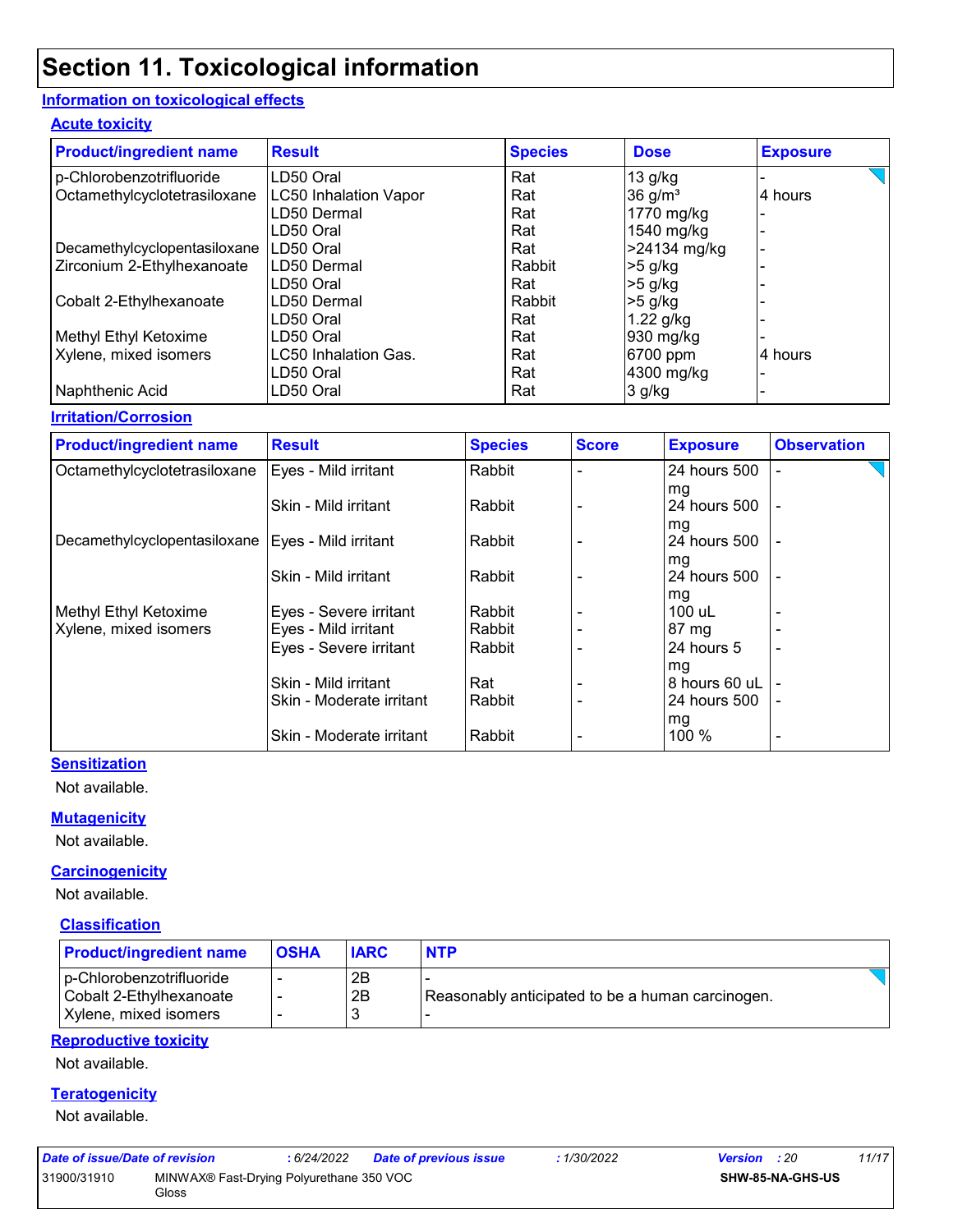# **Section 11. Toxicological information**

#### **Specific target organ toxicity (single exposure)**

| <b>Name</b>                        | <b>Category</b> | <b>Route of</b><br>exposure | <b>Target organs</b>                   |
|------------------------------------|-----------------|-----------------------------|----------------------------------------|
| Light Aliphatic Hydrocarbon        | Category 3      |                             | Respiratory tract<br>irritation        |
|                                    | Category 3      |                             | Narcotic effects                       |
| p-Chlorobenzotrifluoride           | Category 3      |                             | Respiratory tract<br><b>irritation</b> |
| Med. Aliphatic Hydrocarbon Solvent | Category 3      |                             | Respiratory tract<br>irritation        |
|                                    | Category 3      |                             | Narcotic effects                       |
| Methyl Ethyl Ketoxime              | Category 1      |                             | upper respiratory<br>tract             |
|                                    | Category 3      |                             | Narcotic effects                       |
| <b>Heavy Aliphatic Solvent</b>     | Category 3      |                             | Respiratory tract<br>irritation        |
|                                    | Category 3      |                             | Narcotic effects                       |
| Xylene, mixed isomers              | Category 3      |                             | Respiratory tract<br><b>irritation</b> |

#### **Specific target organ toxicity (repeated exposure)**

| <b>Name</b>                        | <b>Category</b> | <b>Route of</b><br>exposure | <b>Target organs</b>            |
|------------------------------------|-----------------|-----------------------------|---------------------------------|
| Light Aliphatic Hydrocarbon        | Category 2      |                             |                                 |
| Med. Aliphatic Hydrocarbon Solvent | Category 1      |                             |                                 |
| Methyl Ethyl Ketoxime              | Category 2      |                             | blood system                    |
| Heavy Aliphatic Solvent            | Category 1      |                             | central nervous<br>system (CNS) |
| Xylene, mixed isomers              | Category 2      |                             |                                 |

#### **Aspiration hazard**

| <b>Name</b>                        | Result                                |
|------------------------------------|---------------------------------------|
| Light Aliphatic Hydrocarbon        | <b>ASPIRATION HAZARD - Category 1</b> |
| Med. Aliphatic Hydrocarbon Solvent | <b>ASPIRATION HAZARD - Category 1</b> |
| <b>Heavy Aliphatic Solvent</b>     | <b>ASPIRATION HAZARD - Category 1</b> |
| Xylene, mixed isomers              | <b>ASPIRATION HAZARD - Category 1</b> |

#### **Information on the likely :** Not available.

**routes of exposure**

#### **Potential acute health effects**

| : Causes serious eye irritation.<br><b>Eye contact</b> |  |
|--------------------------------------------------------|--|
|--------------------------------------------------------|--|

- **Inhalation <b>:** Can cause central nervous system (CNS) depression. May cause drowsiness or dizziness. May cause respiratory irritation.
- **Skin contact :** May cause an allergic skin reaction.
- Can cause central nervous system (CNS) depression. May be fatal if swallowed and enters airways. **Ingestion :**

#### **Symptoms related to the physical, chemical and toxicological characteristics**

**Eye contact :** Adverse symptoms may include the following: pain or irritation watering redness

| Date of issue/Date of revision                                   |  | : 6/24/2022 | <b>Date of previous issue</b> | : 1/30/2022             | <b>Version</b> : 20 |  | 12/17 |
|------------------------------------------------------------------|--|-------------|-------------------------------|-------------------------|---------------------|--|-------|
| 31900/31910<br>MINWAX® Fast-Drying Polyurethane 350 VOC<br>Gloss |  |             |                               | <b>SHW-85-NA-GHS-US</b> |                     |  |       |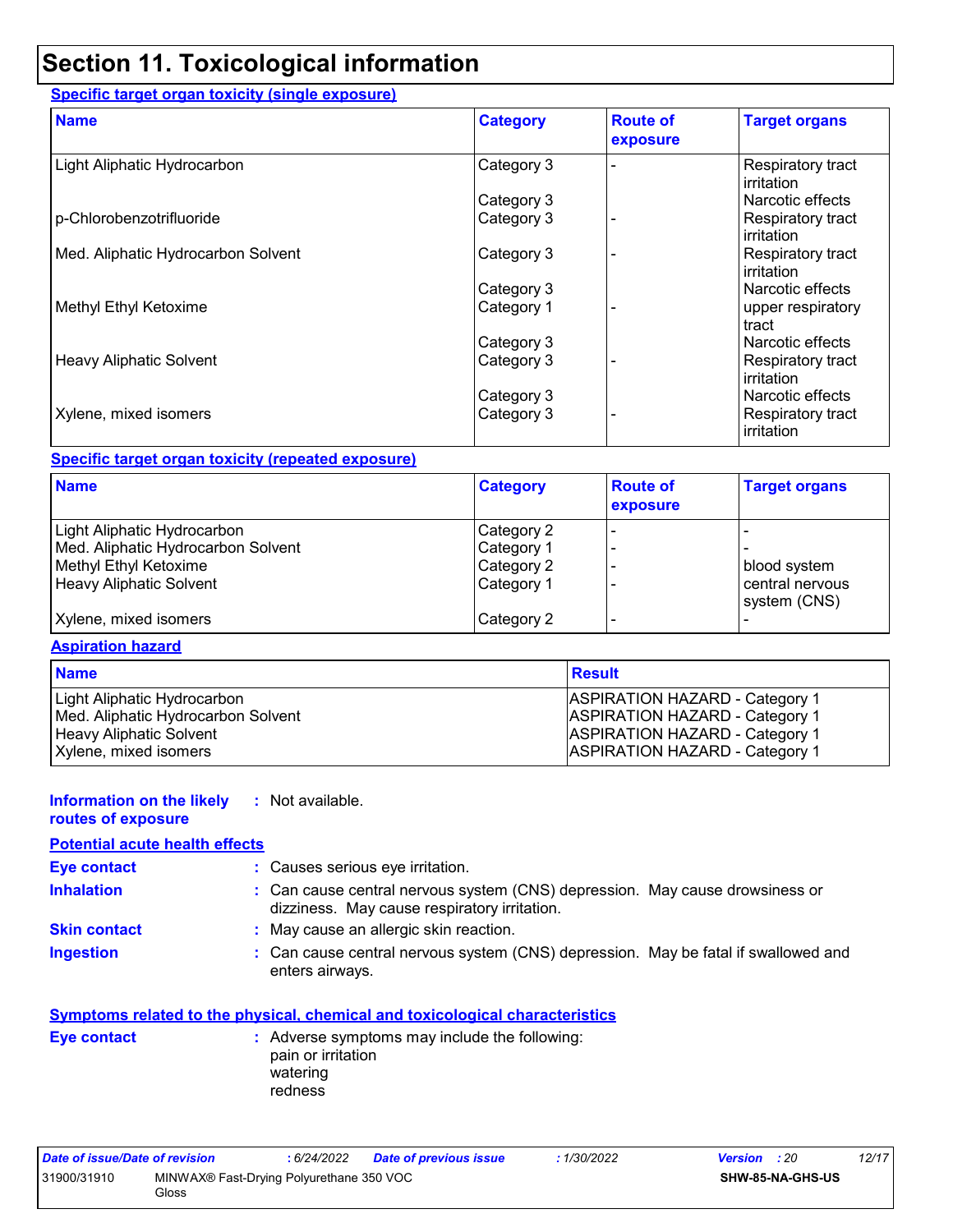# **Section 11. Toxicological information**

| <b>Inhalation</b>   | : Adverse symptoms may include the following:<br>respiratory tract irritation<br>coughing<br>nausea or vomiting<br>headache<br>drowsiness/fatigue<br>dizziness/vertigo<br>unconsciousness<br>reduced fetal weight<br>increase in fetal deaths<br>skeletal malformations |
|---------------------|-------------------------------------------------------------------------------------------------------------------------------------------------------------------------------------------------------------------------------------------------------------------------|
| <b>Skin contact</b> | : Adverse symptoms may include the following:<br>irritation<br>redness<br>reduced fetal weight<br>increase in fetal deaths<br>skeletal malformations                                                                                                                    |
| <b>Ingestion</b>    | : Adverse symptoms may include the following:<br>nausea or vomiting<br>reduced fetal weight<br>increase in fetal deaths<br>skeletal malformations                                                                                                                       |

|                                              | Delayed and immediate effects and also chronic effects from short and long term exposure                                                                                 |
|----------------------------------------------|--------------------------------------------------------------------------------------------------------------------------------------------------------------------------|
| <b>Short term exposure</b>                   |                                                                                                                                                                          |
| <b>Potential immediate</b><br><b>effects</b> | $\therefore$ Not available.                                                                                                                                              |
| <b>Potential delayed effects</b>             | $:$ Not available.                                                                                                                                                       |
| <b>Long term exposure</b>                    |                                                                                                                                                                          |
| <b>Potential immediate</b><br><b>effects</b> | $:$ Not available.                                                                                                                                                       |
| <b>Potential delayed effects</b>             | : Not available.                                                                                                                                                         |
| <b>Potential chronic health effects</b>      |                                                                                                                                                                          |
| Not available.                               |                                                                                                                                                                          |
| <b>General</b>                               | : Causes damage to organs through prolonged or repeated exposure. Once sensitized, a<br>severe allergic reaction may occur when subsequently exposed to very low levels. |
| <b>Carcinogenicity</b>                       | : Suspected of causing cancer. Risk of cancer depends on duration and level of<br>exposure.                                                                              |
| <b>Mutagenicity</b>                          | : No known significant effects or critical hazards.                                                                                                                      |
| <b>Teratogenicity</b>                        | : Suspected of damaging the unborn child.                                                                                                                                |
| <b>Developmental effects</b>                 | : No known significant effects or critical hazards.                                                                                                                      |
| <b>Fertility effects</b>                     | : May damage fertility.                                                                                                                                                  |

#### **Numerical measures of toxicity**

#### **Acute toxicity estimates**

| <b>Route</b>   | <b>ATE value</b>                 |
|----------------|----------------------------------|
| Oral<br>Dermal | 28270.83 mg/kg<br>27419.49 mg/kg |
|                |                                  |

| Date of issue/Date of revision |                                                   | : 6/24/2022 | <b>Date of previous issue</b> | : 1/30/2022 | <b>Version</b> : 20 |                         | 13/17 |
|--------------------------------|---------------------------------------------------|-------------|-------------------------------|-------------|---------------------|-------------------------|-------|
| 31900/31910                    | MINWAX® Fast-Drying Polyurethane 350 VOC<br>Gloss |             |                               |             |                     | <b>SHW-85-NA-GHS-US</b> |       |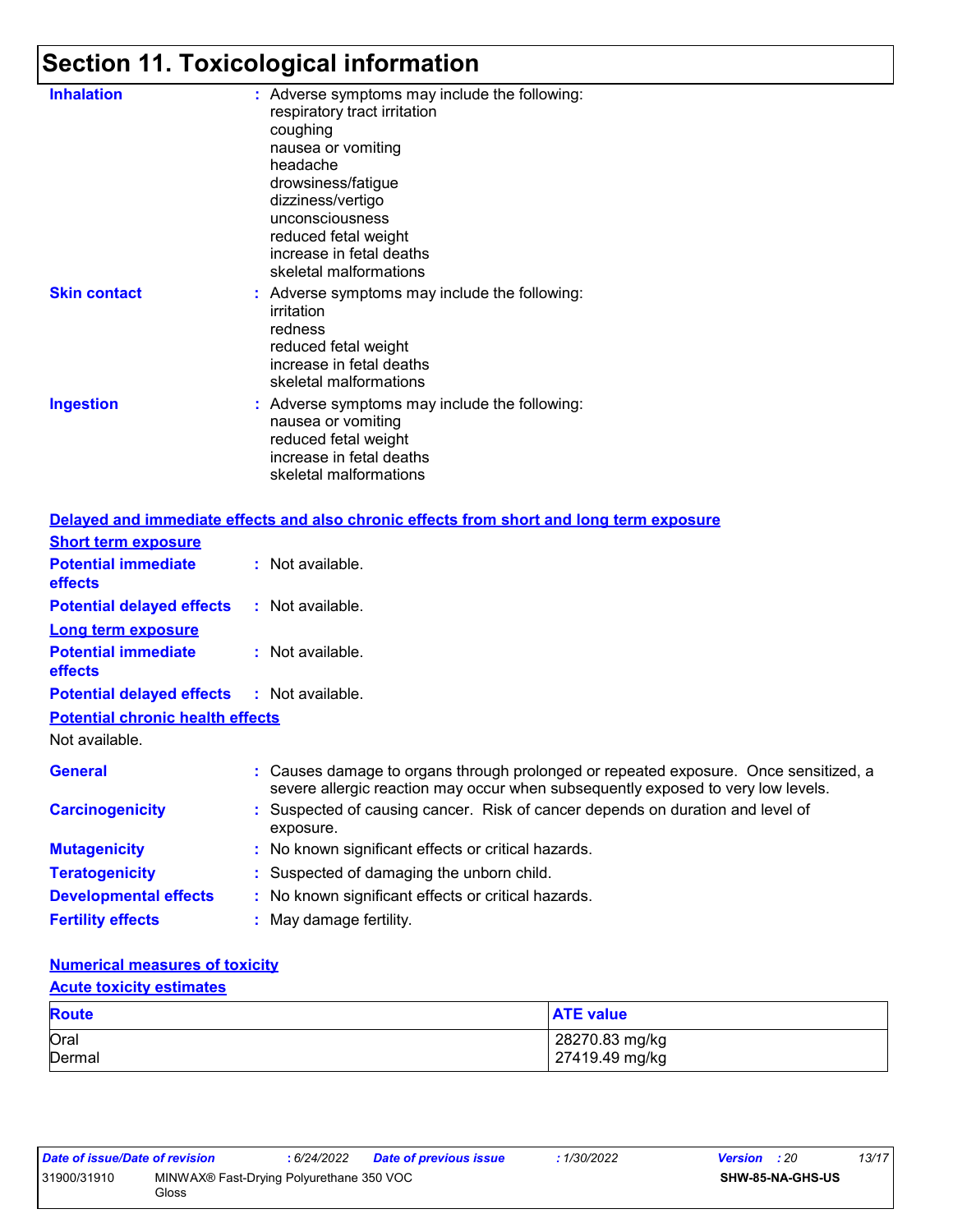# **Section 12. Ecological information**

| <b>Toxicity</b>                |                                                                                                            |                                                                                        |                                  |
|--------------------------------|------------------------------------------------------------------------------------------------------------|----------------------------------------------------------------------------------------|----------------------------------|
| <b>Product/ingredient name</b> | <b>Result</b>                                                                                              | <b>Species</b>                                                                         | <b>Exposure</b>                  |
| Light Aliphatic Hydrocarbon    | Acute LC50 2200 µg/l Fresh water                                                                           | Fish - Lepomis macrochirus                                                             | 4 days                           |
| Octamethylcyclotetrasiloxane   | Acute LC50 0.204 to 3.483 mg/l Fresh<br>water                                                              | Fish - Leuciscus idus ssp.<br>melanotus                                                | 96 hours                         |
|                                | Chronic NOEC 7.9 µg/l Fresh water                                                                          | Daphnia - Daphnia magna                                                                | 21 days                          |
|                                | Chronic NOEC 4.4 µg/l Fresh water                                                                          | Fish - Oncorhynchus mykiss -<br>Egg                                                    | 93 days                          |
| Methyl Ethyl Ketoxime          | Acute LC50 843000 µg/l Fresh water                                                                         | Fish - Pimephales promelas                                                             | 96 hours                         |
| Xylene, mixed isomers          | Acute LC50 8500 µg/l Marine water                                                                          | Crustaceans - Palaemonetes<br>pugio                                                    | 48 hours                         |
| Naphthenic Acid                | Acute LC50 13400 µg/l Fresh water<br>Acute EC50 26000 µg/l Fresh water<br>Acute LC50 5600 µg/l Fresh water | Fish - Pimephales promelas<br>Algae - Navicula seminulum<br>Fish - Lepomis macrochirus | 96 hours<br>96 hours<br>96 hours |

#### **Persistence and degradability**

| <b>Product/ingredient name</b> | <b>Aquatic half-life</b> | <b>Photolysis</b> | Biodegradability |
|--------------------------------|--------------------------|-------------------|------------------|
| Xylene, mixed isomers          |                          |                   | Readily          |

#### **Bioaccumulative potential**

| <b>Product/ingredient name</b>  | $\mathsf{LogP}_\mathsf{ow}$ | <b>BCF</b>             | <b>Potential</b> |
|---------------------------------|-----------------------------|------------------------|------------------|
| Octamethylcyclotetrasiloxane    |                             | 13400                  | high             |
| Decamethylcyclopentasiloxane  - |                             | 7060                   | high             |
| Zirconium 2-Ethylhexanoate      |                             | 2.96                   | low              |
| Cobalt 2-Ethylhexanoate         |                             | 15600                  | high             |
| Methyl Ethyl Ketoxime           |                             | $ 2.5 \text{ to } 5.8$ | low              |
| <b>Heavy Aliphatic Solvent</b>  |                             | 10 to 2500             | high             |
| Xylene, mixed isomers           |                             | 18.1 to 25.9           | low              |

#### **Mobility in soil**

| <b>Soil/water partition</b> | : Not available. |
|-----------------------------|------------------|
| <b>coefficient (Koc)</b>    |                  |

**Other adverse effects** : No known significant effects or critical hazards.

### **Section 13. Disposal considerations**

The generation of waste should be avoided or minimized wherever possible. Disposal of this product, solutions and any by-products should at all times comply with the requirements of environmental protection and waste disposal legislation and any regional local authority requirements. Dispose of surplus and non-recyclable products via a licensed waste disposal contractor. Waste should not be disposed of untreated to the sewer unless fully compliant with the requirements of all authorities with jurisdiction. Waste packaging should be recycled. Incineration or landfill should only be considered when recycling is not feasible. This material and its container must be disposed of in a safe way. Care should be taken when handling emptied containers that have not been cleaned or rinsed out. Empty containers or liners may retain some product residues. Vapor from product residues may create a highly flammable or explosive atmosphere inside the container. Do not cut, weld or grind used containers unless they have been cleaned thoroughly internally. Avoid dispersal of spilled material and runoff and contact with soil, waterways, drains and sewers. **Disposal methods :**

| Date of issue/Date of revision |                                                   | 6/24/2022 | <b>Date of previous issue</b> | : 1/30/2022 | <b>Version</b> : 20 |                         | 14/17 |
|--------------------------------|---------------------------------------------------|-----------|-------------------------------|-------------|---------------------|-------------------------|-------|
| 31900/31910                    | MINWAX® Fast-Drying Polyurethane 350 VOC<br>Gloss |           |                               |             |                     | <b>SHW-85-NA-GHS-US</b> |       |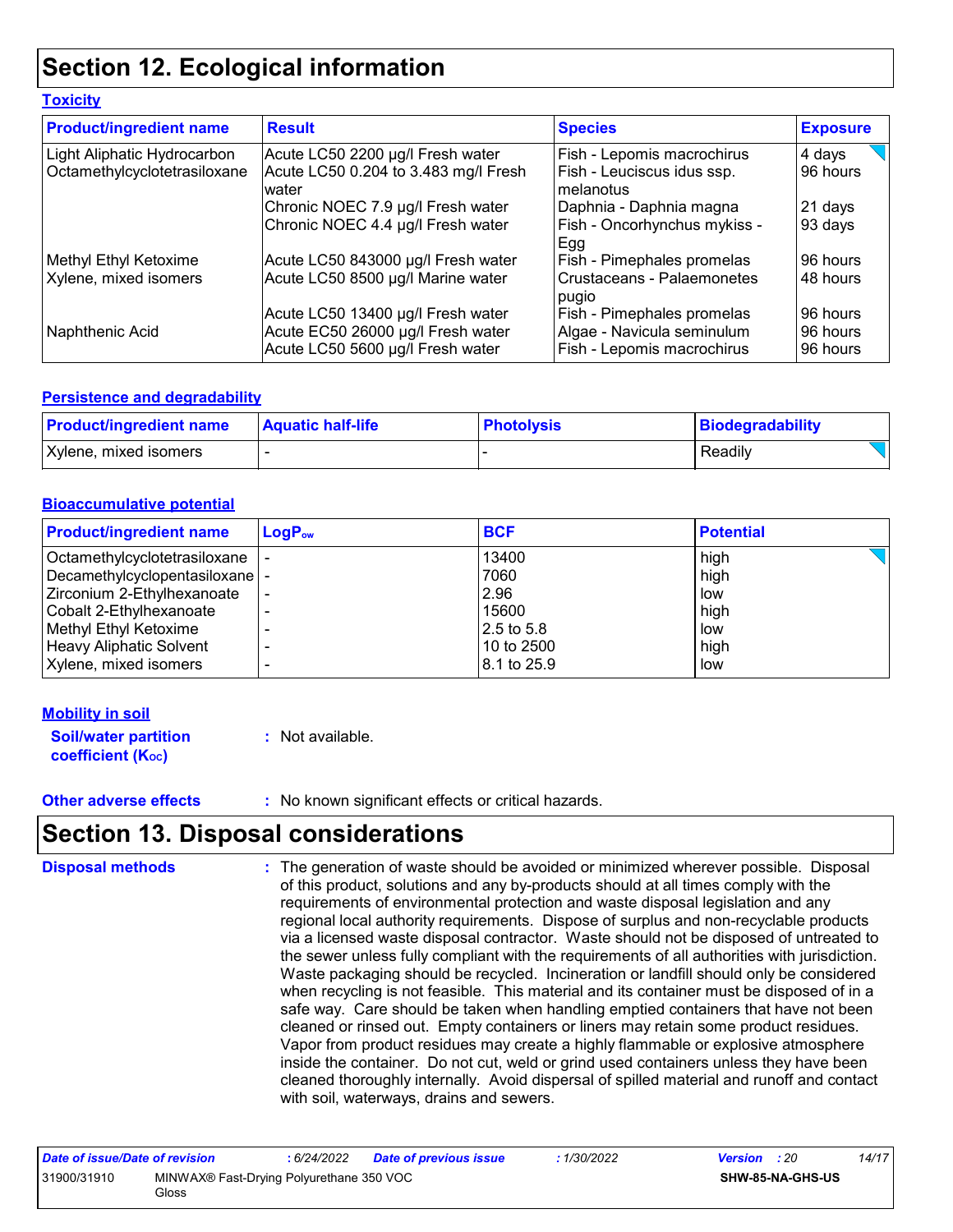# **Section 14. Transport information**

31900/31910 MINWAX® Fast-Drying Polyurethane 350 VOC

Gloss

| <b>UN number</b><br><b>UN proper</b><br>shipping name<br><b>Transport</b>                         | <b>UN1263</b><br><b>PAINT</b>                                                                                                                                                                                                                                     | <b>UN1263</b><br><b>PAINT</b>                                                                                                                                                                                                                                                                                                                                                                                                                                                                                                                                                                                                                                                       | <b>UN1263</b>                      | <b>UN1263</b>                                                                                                                 | <b>UN1263</b>                                                                                                                                      |
|---------------------------------------------------------------------------------------------------|-------------------------------------------------------------------------------------------------------------------------------------------------------------------------------------------------------------------------------------------------------------------|-------------------------------------------------------------------------------------------------------------------------------------------------------------------------------------------------------------------------------------------------------------------------------------------------------------------------------------------------------------------------------------------------------------------------------------------------------------------------------------------------------------------------------------------------------------------------------------------------------------------------------------------------------------------------------------|------------------------------------|-------------------------------------------------------------------------------------------------------------------------------|----------------------------------------------------------------------------------------------------------------------------------------------------|
|                                                                                                   |                                                                                                                                                                                                                                                                   |                                                                                                                                                                                                                                                                                                                                                                                                                                                                                                                                                                                                                                                                                     |                                    |                                                                                                                               |                                                                                                                                                    |
|                                                                                                   |                                                                                                                                                                                                                                                                   |                                                                                                                                                                                                                                                                                                                                                                                                                                                                                                                                                                                                                                                                                     | <b>PAINT</b>                       | <b>PAINT</b>                                                                                                                  | PAINT. Marine<br>pollutant<br>(Octamethylcyclotetrasiloxane)                                                                                       |
| hazard class(es)                                                                                  | 3                                                                                                                                                                                                                                                                 | 3                                                                                                                                                                                                                                                                                                                                                                                                                                                                                                                                                                                                                                                                                   | 3                                  | 3                                                                                                                             | 3                                                                                                                                                  |
| <b>Packing group</b>                                                                              | $\mathop{\rm III}$                                                                                                                                                                                                                                                | III                                                                                                                                                                                                                                                                                                                                                                                                                                                                                                                                                                                                                                                                                 | $\ensuremath{\mathsf{III}}\xspace$ | III                                                                                                                           | $\mathbf{III}$                                                                                                                                     |
| <b>Environmental</b><br>hazards                                                                   | No.                                                                                                                                                                                                                                                               | No.                                                                                                                                                                                                                                                                                                                                                                                                                                                                                                                                                                                                                                                                                 | No.                                | Yes. The<br>environmentally<br>hazardous<br>substance mark<br>is not required.                                                | Yes.                                                                                                                                               |
| <b>Additional</b><br>information                                                                  | This product may<br>be re-classified as<br>"Combustible<br>Liquid," unless<br>transported by<br>vessel or aircraft.<br>Non-bulk<br>packages (less<br>than or equal to<br>119 gal) of<br>combustible<br>liquids are not<br>regulated as<br>hazardous<br>materials. | Product classified<br>as per the<br>following sections<br>of the<br>Transportation of<br>Dangerous Goods<br>Regulations:<br>2.18-2.19 (Class<br>3).                                                                                                                                                                                                                                                                                                                                                                                                                                                                                                                                 |                                    | The<br>environmentally<br>hazardous<br>substance mark<br>may appear if<br>required by other<br>transportation<br>regulations. | The marine<br>pollutant mark is<br>not required when<br>transported in<br>sizes of ≤5 L or ≤5<br>kg.<br><b>Emergency</b><br>schedules F-E, S-<br>E |
|                                                                                                   | <b>ERG No.</b>                                                                                                                                                                                                                                                    | <b>ERG No.</b>                                                                                                                                                                                                                                                                                                                                                                                                                                                                                                                                                                                                                                                                      | <b>ERG No.</b>                     |                                                                                                                               |                                                                                                                                                    |
|                                                                                                   | 128                                                                                                                                                                                                                                                               | 128                                                                                                                                                                                                                                                                                                                                                                                                                                                                                                                                                                                                                                                                                 | 128                                |                                                                                                                               |                                                                                                                                                    |
| <b>Special precautions for user :</b><br><b>Transport in bulk according</b><br>to IMO instruments | Not available.                                                                                                                                                                                                                                                    | Multi-modal shipping descriptions are provided for informational purposes and do not<br>consider container sizes. The presence of a shipping description for a particular<br>mode of transport (sea, air, etc.), does not indicate that the product is packaged<br>suitably for that mode of transport. All packaging must be reviewed for suitability<br>prior to shipment, and compliance with the applicable regulations is the sole<br>responsibility of the person offering the product for transport. People loading and<br>unloading dangerous goods must be trained on all of the risks deriving from the<br>substances and on all actions in case of emergency situations. |                                    |                                                                                                                               |                                                                                                                                                    |
| <b>Date of issue/Date of revision</b>                                                             |                                                                                                                                                                                                                                                                   | <b>Proper shipping name</b>                                                                                                                                                                                                                                                                                                                                                                                                                                                                                                                                                                                                                                                         | : Not available.<br>: 1/30/2022    | <b>Version</b>                                                                                                                | 15/17                                                                                                                                              |

**SHW-85-NA-GHS-US**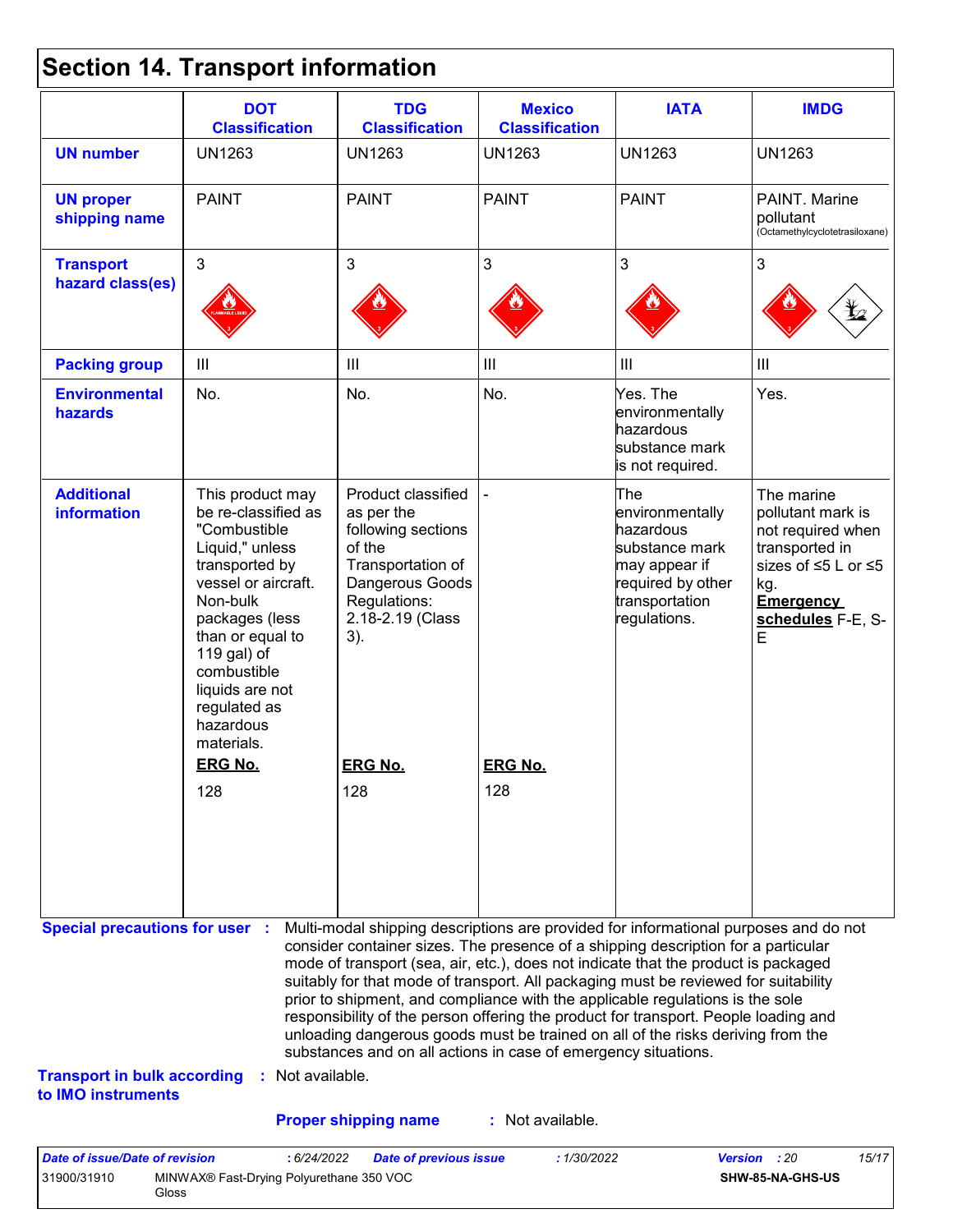## **Section 15. Regulatory information**

#### **SARA 313**

SARA 313 (40 CFR 372.45) supplier notification can be found on the Environmental Data Sheet.

#### **California Prop. 65**

WARNING: This product contains chemicals known to the State of California to cause cancer and birth defects or other reproductive harm.

#### **International regulations**

| <b>International lists</b> | Australia inventory (AllC): Not determined.                  |
|----------------------------|--------------------------------------------------------------|
|                            | China inventory (IECSC): Not determined.                     |
|                            | Japan inventory (CSCL): Not determined.                      |
|                            | Japan inventory (ISHL): Not determined.                      |
|                            | Korea inventory (KECI): Not determined.                      |
|                            | New Zealand Inventory of Chemicals (NZIoC): Not determined.  |
|                            | Philippines inventory (PICCS): Not determined.               |
|                            | Taiwan Chemical Substances Inventory (TCSI): Not determined. |
|                            | Thailand inventory: Not determined.                          |
|                            | Turkey inventory: Not determined.                            |
|                            | Vietnam inventory: Not determined.                           |
|                            |                                                              |

## **Section 16. Other information**

**Hazardous Material Information System (U.S.A.)**



**The customer is responsible for determining the PPE code for this material. For more information on HMIS® Personal Protective Equipment (PPE) codes, consult the HMIS® Implementation Manual.**

**Caution: HMIS® ratings are based on a 0-4 rating scale, with 0 representing minimal hazards or risks, and 4 representing significant hazards or risks. Although HMIS® ratings and the associated label are not required on SDSs or products leaving a facility under 29 CFR 1910.1200, the preparer may choose to provide them. HMIS® ratings are to be used with a fully implemented HMIS® program. HMIS® is a registered trademark and service mark of the American Coatings Association, Inc.**

**Procedure used to derive the classification**

Gloss

|                                                                                                 | <b>Justification</b>                             |                               |                    |                     |       |
|-------------------------------------------------------------------------------------------------|--------------------------------------------------|-------------------------------|--------------------|---------------------|-------|
| FLAMMABLE LIQUIDS - Category 3                                                                  | On basis of test data                            |                               |                    |                     |       |
|                                                                                                 | SERIOUS EYE DAMAGE/ EYE IRRITATION - Category 2A |                               |                    |                     |       |
| SKIN SENSITIZATION - Category 1                                                                 |                                                  |                               |                    | Calculation method  |       |
| CARCINOGENICITY - Category 2                                                                    |                                                  |                               |                    | Calculation method  |       |
| <b>TOXIC TO REPRODUCTION - Category 1B</b>                                                      |                                                  |                               |                    | Calculation method  |       |
| SPECIFIC TARGET ORGAN TOXICITY (SINGLE EXPOSURE) (Respiratory tract<br>irritation) - Category 3 |                                                  |                               |                    | Calculation method  |       |
| SPECIFIC TARGET ORGAN TOXICITY (SINGLE EXPOSURE) (Narcotic effects) -<br>Category 3             |                                                  |                               | Calculation method |                     |       |
| SPECIFIC TARGET ORGAN TOXICITY (REPEATED EXPOSURE) - Category 1                                 |                                                  |                               | Calculation method |                     |       |
| <b>ASPIRATION HAZARD - Category 1</b>                                                           |                                                  |                               | Calculation method |                     |       |
| <b>History</b>                                                                                  |                                                  |                               |                    |                     |       |
| Date of printing                                                                                | : 6/24/2022                                      |                               |                    |                     |       |
| Date of issue/Date of<br>revision                                                               | : 6/24/2022                                      |                               |                    |                     |       |
| Date of previous issue                                                                          | : 1/30/2022                                      |                               |                    |                     |       |
| <b>Version</b>                                                                                  | : 20                                             |                               |                    |                     |       |
| Date of issue/Date of revision                                                                  | :6/24/2022                                       | <b>Date of previous issue</b> | :1/30/2022         | <b>Version</b> : 20 | 16/17 |
| MINWAX® Fast-Drying Polyurethane 350 VOC<br>31900/31910                                         |                                                  |                               | SHW-85-NA-GHS-US   |                     |       |